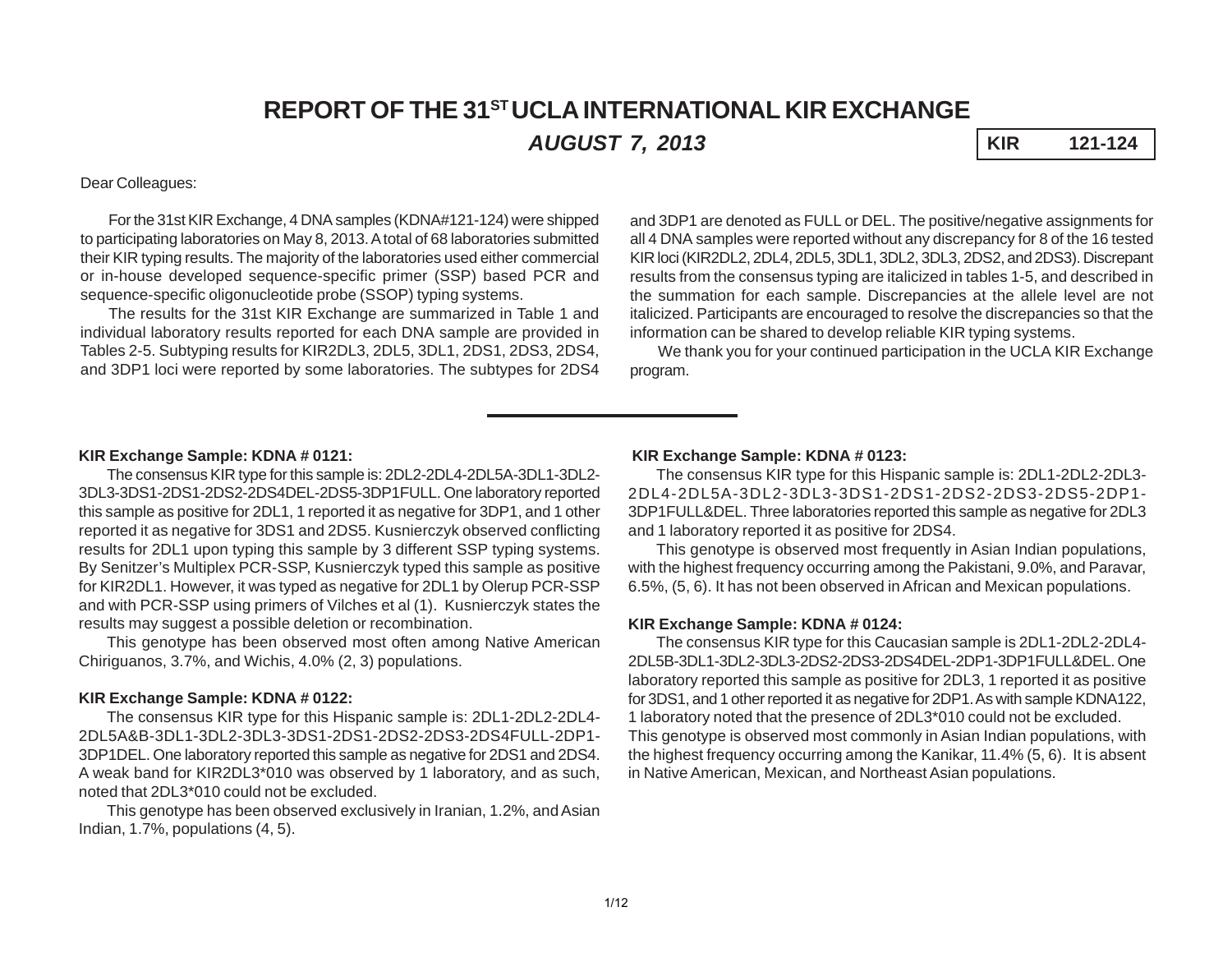# **References**

- 1. Vilches C, Castano J, Gomez-Lozano N, and Estefan1´a E. Facilitation of KIR genotyping by a PCR-SSP method that amplifies short DNA fragments. Tissue Antigens 2007;70:415–422.
- 2. Flores AC, Marcos CY, Paladino N, et al. KIR genes polymorphism in Argentinean Caucasoid and Amerindian populations. Tissue Antigens 2007;69:568-576.
- 3. Ewerton PD, Leite Mde M, Magalhaes M, et al. Amazonian Amerindians exhibit high variability of KIR profiles. Immunogenetics 2007;59:625-630.
- 4. Ashouri E, Farjadian S, Reed EF, et al. KIR gene content diversity in four Iranian populations. Immunogenetics 2009;61:483-492.
- 5. Rajalingam R, Du Z, Meenagh A, et al. Distinct diversity of KIR genes in three southern Indian populations: comparison with world populations revealed a link between KIR gene content and pre-historic human migrations. Immunogenetics 2008;60:207-217.
- 6. Kulkarni S, Single RM, Martin MP, et al. Comparison of the rapidly evolving KIR locus in Parsis and natives of India. Immunogenetics 2008;60:121- 129.

*Arlene Locke, Elaine F. Reed, and Raja Rajalingam NEXT MAILING DATE: February 5, 2014*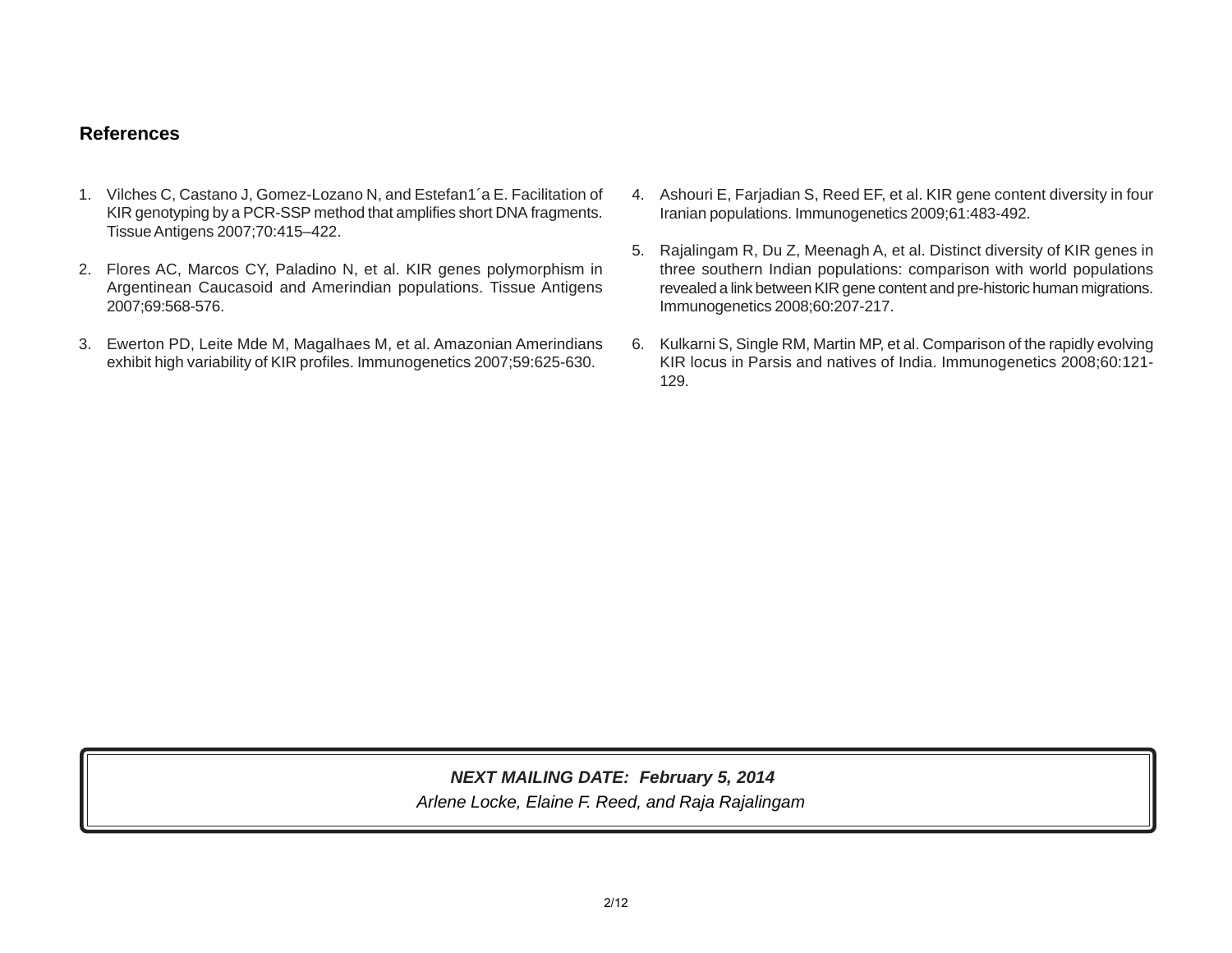|                   |            |                             |                       |             |                                          |                      | Table 1. Summary of the 31st KIR Exchange (KDNA#121-124)                                                                   |                                             |                      |                      |                              |                                                           |             |                                           |                                                  |                              |                                        |                                                                                    |
|-------------------|------------|-----------------------------|-----------------------|-------------|------------------------------------------|----------------------|----------------------------------------------------------------------------------------------------------------------------|---------------------------------------------|----------------------|----------------------|------------------------------|-----------------------------------------------------------|-------------|-------------------------------------------|--------------------------------------------------|------------------------------|----------------------------------------|------------------------------------------------------------------------------------|
| <b>KIR</b><br>Ex. | <b>DNA</b> | #<br>reporting 2DL1<br>labs |                       | <b>2DL2</b> | 2DL3                                     | <b>2DL4</b>          | <b>2DL5</b>                                                                                                                | 3DL1                                        | 3DL <sub>2</sub>     | 3DL3                 | 3DS1                         | <b>2DS1</b>                                               | <b>2DS2</b> | <b>2DS3</b>                               | <b>2DS4</b>                                      | <b>2DS5</b>                  | <b>2DP1</b>                            | 3DP1                                                                               |
|                   | #0121      | 68                          | <b>NEG</b><br>POS [1] | <b>POS</b>  | <b>NEG</b>                               | <b>POS</b><br>NT [2] | <b>IPOS</b><br>A [21]<br>A*00101 [1]<br>A*0010101- *01202 [1]<br>A*001-*012 [1]                                            | <b>POS</b><br>*004 [2]<br>*00401 [1]        | <b>POS</b><br>NT [1] | <b>POS</b><br>NT [2] | <b>POS</b><br><b>NEG</b> [1] | <b>POS</b><br>*002 [2]<br>*002-*008 [1]                   | <b>POS</b>  | <b>INEG</b>                               | <b>POS</b><br>DEL [30]<br>FULL, DEL [1]          | <b>POS</b><br>NEG [1] NT [2] | <b>NEG</b>                             | <b>POS</b><br><b>FULL</b> [19]<br><b>NEG</b> [1]<br>NT [3]                         |
|                   | #0122      | 68                          | <b>POS</b>            | <b>POS</b>  | <b>INEG</b>                              | <b>POS</b><br>NT [2] | <b>POS</b><br>A,B [17]<br>A*00501, B*00201 [1]<br>A*0010101-*01202,<br>B*0020101-*00202/*004-<br>*000601/*00603/*01303 [1] | <b>POS</b><br>*001 [2]<br>*002 [1]          | <b>POS</b><br>NT [1] | <b>POS</b><br>NT [2] | <b>POS</b>                   | <b>POS</b><br>*002 [2]<br>*002-*008 [1]<br><b>NEG [1]</b> | <b>POS</b>  | <b>IPOS</b><br>$*00103-$<br>*00201        | <b>POS</b><br><b>FULL</b> [30]<br><b>NEG [1]</b> | <b>NEG</b>                   | <b>POS</b><br>NT [2]                   | <b>POS</b><br><b>DEL</b> [21]<br>FULL, DEL [1]<br>NT [3]                           |
| #31               | #0123      | 68                          | <b>POS</b>            | <b>POS</b>  | <b>POS</b><br>*010 [1]<br><b>NEG [3]</b> | <b>POS</b><br>NT [2] | <b>POS</b><br>A [23]<br>A*00101, A*00501 [1]<br>A*0010101-*01202 [1]<br>A*001-*012 [1]                                     | <b>NEG</b>                                  | <b>POS</b><br>NT [1] | <b>POS</b><br>NT [2] | <b>POS</b>                   | <b>POS</b><br>*002 [1]<br>*002-*008 [1]                   | <b>POS</b>  | <b>IPOS</b>                               | <b>NEG</b><br><b>FULL</b> [1]                    | <b>POS</b>                   | <b>POS</b><br>NT [2]                   | <b>POS</b><br><b>FULL, DEL [15]</b><br><b>DEL</b> [2]<br><b>FULL</b> [1]<br>NT [3] |
|                   | #0124      | 68                          | <b>POS</b>            | <b>POS</b>  | <b>NEG</b><br>POS [1] NT [2]             | <b>POS</b>           | <b>POS</b><br>B [21]<br>B*00201 [1]<br>B*0020101-*00202/*004-<br>*00601/*00603-*01303 [2]<br>B*002-*013 [1]<br>A [1]       | <b>IPOS</b><br>*001 [2]<br>*00101, *007 [1] | <b>POS</b><br>NT [1] | <b>POS</b><br>NT [2] | <b>NEG</b><br>POS[1]         | <b>NEG</b>                                                | <b>POS</b>  | <b>IPOS</b><br>*00103 [1] <b>DEL</b> [33] | <b>POS</b>                                       | <b>NEG</b>                   | <b>POS</b><br>NT [2]<br><b>NEG</b> [1] | <b>POS</b><br>FULL, DEL [15]<br><b>FULL</b> [3]<br>NT [3]                          |

|  | <b>IKEY for Table 1</b> |  |
|--|-------------------------|--|
|  |                         |  |

italics - assignment different from consensus [ ] - number of labs reporting allele assignment/POS/NEG/NT POS - Presence of gene  $\sim$  SSP - Sequence-specific priming-based typing NEG - Absence of gene NT - Not typed

# **KEY for Tables 2-5**

italics - assignment different from consensus

SSOP - Sequence-specific oligonucleotide probing-based typing

RSSOP - Reverse Sequence-specific oligonucleotide probing-based typing

SBT - Sequencing-based typing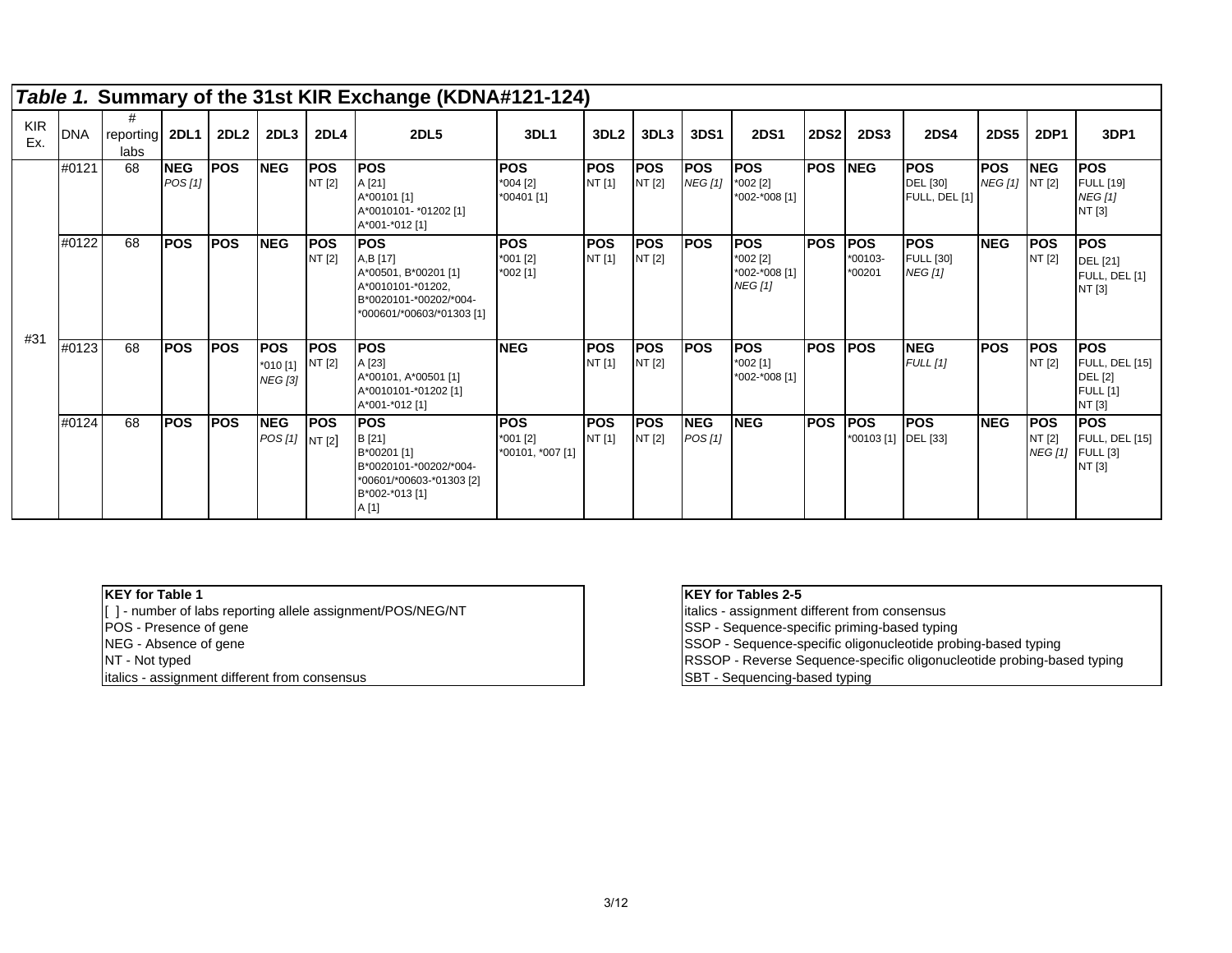|      | Table 2. KIR Exchange Sample: KDNA #121 |                          |             |                          |            |                  |            |                  |            |            |             |             |                          |             |             |                          |             |                           |
|------|-----------------------------------------|--------------------------|-------------|--------------------------|------------|------------------|------------|------------------|------------|------------|-------------|-------------|--------------------------|-------------|-------------|--------------------------|-------------|---------------------------|
|      | <b>CTR Investigator Name</b>            | 2DL1                     | <b>2DL2</b> | 2DL3                     | 2DL4       | <b>2DL5</b>      | 3DL1       | 3DL <sub>2</sub> | 3DL3       | 3DS1       | <b>2DS1</b> | <b>2DS2</b> | <b>2DS3</b>              | <b>2DS4</b> | <b>2DS5</b> | 2DP1                     | 3DP1        | <b>METHOD</b>             |
|      | 713 Zachary, Andrea                     | <b>NEG</b>               | POS         | <b>NEG</b>               | POS        | Α                | POS        | POS              | POS        | POS        | POS         | POS         | <b>NEG</b>               | FULL, DEL   | POS         | <b>NEG</b>               | <b>FULL</b> | <b>SSP</b>                |
|      | 1466 Yu, Neng                           | <b>NEG</b>               | POS         | <b>NEG</b>               | POS        | POS              | POS        | POS              | POS        | POS        | POS         | POS         | <b>NEG</b>               | POS         | POS         | <b>NEG</b>               | POS         | <b>SSOP</b>               |
|      | 5282 Yu, Neng                           | <b>NEG</b>               | POS         | <b>NEG</b>               | POS        | A                | POS        | POS              | POS        | POS        | POS         | POS         | <b>NEG</b>               | <b>DEL</b>  | POS         | <b>NEG</b>               | <b>FULL</b> | <b>SSP</b>                |
|      | 8023 Vilches, Carlos                    | <b>NEG</b>               | POS         | <b>NEG</b>               | POS        | POS              | POS        | POS              | POS        | POS        | POS         | POS         | <b>NEG</b>               | <b>DEL</b>  | POS         | <b>NEG</b>               | <b>FULL</b> | <b>SSP</b>                |
|      | 3775 Vidan-Jeras, Blan                  | <b>NEG</b>               | POS         | <b>NEG</b>               | POS        | A                | POS        | POS              | POS        | POS        | POS         | POS         | <b>NEG</b>               | POS         | POS         | <b>NEG</b>               | POS         | <b>SSP</b>                |
|      | 8028 Uhrberg, Markus                    | <b>NEG</b>               | POS         | <b>NEG</b>               | <b>NT</b>  | POS              | POS        | POS              | <b>NT</b>  | POS        | POS         | POS         | <b>NEG</b>               | POS         | POS         | <b>NT</b>                | <b>NT</b>   | <b>SSP</b>                |
|      |                                         |                          |             |                          |            |                  |            |                  |            |            |             |             |                          |             |             |                          | *001/ *002/ |                           |
|      | 8053 Tyan/Fernandez-Vin                 | <b>NEG</b>               | POS         | <b>NEG</b>               | POS        | Α                | POS        | POS              | POS        | POS        | POS         | POS         | <b>NEG</b>               | *003-*007   | POS         | <b>NEG</b>               | $*004$      | <b>SSP</b>                |
|      |                                         |                          |             |                          |            |                  |            |                  |            |            |             |             |                          | *003/ *004/ |             |                          |             |                           |
|      |                                         |                          |             |                          |            |                  |            |                  |            |            |             |             |                          | *006/ *007/ |             |                          |             |                           |
|      | 5462 Turner, E.V.                       | <b>NEG</b>               | POS         | <b>NEG</b>               | POS        | Α                | $*004$     | POS              | POS        | POS        | POS         | POS         | <b>NEG</b>               | *012/ *013  | POS         | <b>NEG</b>               | *001-*010   | <b>SSP</b>                |
|      | 8024 Trowsdale, John                    | <b>NEG</b>               | POS         | <b>NEG</b>               | <b>NT</b>  | POS              | POS        | <b>NT</b>        | <b>NT</b>  | POS        | POS         | POS         | <b>NEG</b>               | <b>DEL</b>  | POS         | <b>NEG</b>               | <b>FULL</b> | <b>SSP</b>                |
|      | 4021 Trachtenberg, Eliz                 | <b>NEG</b>               | POS         | <b>NEG</b>               | <b>POS</b> | POS              | POS        | <b>POS</b>       | <b>POS</b> | <b>POS</b> | <b>POS</b>  | POS         | <b>NEG</b>               | <b>POS</b>  | POS         | <b>NEG</b>               | <b>POS</b>  | <b>SSP</b>                |
|      | 5451 Tilanus, Marcel G.J                | <b>NEG</b>               | POS         | <b>NEG</b>               | POS        | POS              | POS        | POS              | POS        | POS        | POS         | POS         | <b>NEG</b>               | POS         | POS         | <b>NEG</b>               | POS         | <b>SSOP</b>               |
|      |                                         |                          |             |                          |            | A*0010101        |            |                  |            |            |             |             |                          |             |             |                          |             |                           |
|      | 747 Tiercy, Jean-Marie                  | <b>NEG</b>               | POS         | <b>NEG</b>               | POS        | *01202           | POS        | POS              | POS        | POS        | POS         | POS         | <b>NEG</b>               | <b>DEL</b>  | POS         | <b>NEG</b>               | <b>NEG</b>  | <b>SSP</b>                |
| 769  | Tavoularis, Sofia                       | <b>NEG</b>               | POS         | <b>NEG</b>               | POS        | A                | POS        | POS              | POS        | POS        | POS         | POS         | <b>NEG</b>               | <b>DEL</b>  | POS         | <b>NEG</b>               | POS         | SSOP,SSP                  |
|      | 2518 Tambur, Anat                       | <b>NEG</b>               | POS         | <b>NEG</b>               | POS        | POS              | POS        | POS              | POS        | <b>NEG</b> | POS         | POS         | <b>NEG</b>               | POS         | <b>NEG</b>  | <b>NEG</b>               | POS         | <b>SSOP</b>               |
|      | 1108 Sutherland, Leslie                 | <b>NEG</b>               | POS         | <b>NEG</b>               | POS        | POS              | POS        | POS              | POS        | POS        | POS         | POS         | <b>NEG</b>               | DEL         | POS         | <b>NEG</b>               | POS         | <b>SSOP</b>               |
|      | 702 Spannagl, Michael                   | <b>NEG</b>               | POS         | <b>NEG</b>               | POS        | POS              | POS        | <b>POS</b>       | POS        | POS        | <b>POS</b>  | POS         | <b>NEG</b>               | <b>DEL</b>  | POS         | <b>NEG</b>               | POS         | SSO.SSP                   |
| 1426 | Senitzer, David                         | POS                      | POS         | <b>NEG</b>               | POS        | $\overline{POS}$ | POS        | POS              | POS        | POS        | POS         | POS         | <b>NEG</b>               | <b>DEL</b>  | POS         | <b>NEG</b>               | POS         | MULTIPLEX-SSP             |
|      | 3410 Schroeder, M.L                     | <b>NEG</b>               | POS         | <b>NEG</b>               | POS        | POS              | POS        | <b>POS</b>       | <b>POS</b> | POS        | POS         | POS         | <b>NEG</b>               | DEL         | POS         | <b>NEG</b>               | <b>POS</b>  | <b>SSP</b>                |
|      | 4251 Schiller, Jennifer                 | <b>NEG</b>               | POS         | <b>NEG</b>               | POS        | POS              | POS        | <b>POS</b>       | POS        | POS        | POS         | POS         | <b>NEG</b>               | POS         | POS         | <b>NEG</b>               | POS         | SSOP                      |
|      | 8060 Rost&Klein                         | <b>NEG</b>               | POS         | <b>NEG</b>               | POS        | POS              | POS        | POS              | POS        | POS        | <b>POS</b>  | POS         | <b>NEG</b>               | POS         | POS         | <b>NEG</b>               | <b>POS</b>  | <b>SSOP</b>               |
|      | 8064 Roberts, Chrissy                   | <b>NEG</b>               | POS         | <b>NEG</b>               | POS        | POS              | POS        | POS              | POS        | POS        | POS         | POS         | <b>NEG</b>               | POS         | POS         | <b>NEG</b>               | POS         | <b>SSP</b>                |
|      | 3753 Reed&Rajalingam                    | <b>NEG</b>               | POS         | <b>NEG</b>               | <b>POS</b> | POS<br>POS       | POS<br>POS | POS              | POS<br>POS | POS<br>POS | POS         | POS         | <b>NEG</b>               | POS<br>POS  | POS         | <b>NEG</b>               | POS<br>POS  | <b>SSOP</b>               |
|      | 8030 Poulton, Kay V.                    | <b>NEG</b>               | POS         | <b>NEG</b>               | POS<br>POS | POS              | POS        | POS<br>POS       | POS        | POS        | POS<br>POS  | POS<br>POS  | <b>NEG</b><br><b>NEG</b> | POS         | POS<br>POS  | <b>NEG</b>               | POS         | <b>SSOP</b><br><b>SSP</b> |
|      | 3966 Permpikul&Vejba                    | <b>NEG</b><br><b>NEG</b> | POS<br>POS  | <b>NEG</b><br><b>NEG</b> | POS        | A                | POS        | POS              | <b>POS</b> | POS        | $*002$      | POS         | <b>NEG</b>               | POS         | POS         | <b>NEG</b><br><b>NEG</b> | POS         | <b>SSP</b>                |
|      | 8083 Nikaein, Afzal                     | <b>NEG</b>               | POS         | <b>NEG</b>               | POS        | $\overline{POS}$ | POS        | POS              | POS        | POS        | POS         | POS         | <b>NEG</b>               | POS         | POS         | <b>NEG</b>               | POS         | SSO                       |
|      | 5231 Nelson, Karen                      | <b>NEG</b>               | POS         | <b>NEG</b>               | POS        | POS              | POS        | POS              | POS        | POS        | POS         | POS         | <b>NEG</b>               | POS         | POS         | <b>NEG</b>               | POS         | <b>SSP</b>                |
|      | 733 Mytilineos, Joanni                  | <b>NEG</b>               | POS         | <b>NEG</b>               | POS        | POS              | POS        | POS              | POS        | POS        | POS         | POS         | <b>NEG</b>               | POS         | POS         | <b>NEG</b>               | POS         | <b>SSP</b>                |
|      | 8073 Mats, Bengtsson                    |                          |             |                          |            |                  |            |                  |            |            |             |             |                          | *003/ *004/ |             |                          |             |                           |
|      |                                         |                          |             |                          |            |                  |            |                  |            |            |             |             |                          | *006/ *007/ |             |                          | *001/ *002/ |                           |
|      | 5142 Marsh, Steven                      | <b>NEG</b>               | POS         | <b>NEG</b>               | POS        | POS              | $*00401$   | POS              | POS        | POS        | POS         | POS         | <b>NEG</b>               | $*009, -$   | POS         | <b>NEG</b>               | $*004, -$   | <b>SSP</b>                |
|      | 8067 Marino, Susan R.                   | <b>NEG</b>               | POS         | <b>NEG</b>               | POS        | POS              | POS        | POS              | POS        | POS        | POS         | POS         | <b>NEG</b>               | POS         | POS         | <b>NEG</b>               | POS         | SSP,SSOP                  |
|      | 8069 Maha, George                       | <b>NEG</b>               | POS         | <b>NEG</b>               | POS        | Α                | POS        | POS              | POS        | POS        | POS         | POS         | <b>NEG</b>               | DEL         | POS         | <b>NEG</b>               | <b>FULL</b> | <b>SSP</b>                |
|      | 278 Lee, Jar-How                        | <b>NEG</b>               | POS         | <b>NEG</b>               | POS        | POS              | POS        | POS              | POS        | POS        | POS         | POS         | <b>NEG</b>               | POS         | POS         | <b>NEG</b>               | POS         | <b>SSOP</b>               |
|      | 791 Lacelle.Chantale                    | <b>NEG</b>               | POS         | <b>NEG</b>               | POS        | Α                | POS        | POS              | POS        | POS        | POS         | POS         | <b>NEG</b>               | <b>DEL</b>  | POS         | <b>NEG</b>               | <b>FULL</b> | <b>SSP</b>                |
|      | 8071 Kwok, Janette                      | <b>NEG</b>               | POS         | <b>NEG</b>               | POS        | $\overline{POS}$ | POS        | POS              | POS        | POS        | POS         | POS         | <b>NEG</b>               | POS         | POS         | <b>NEG</b>               | POS         | <b>SSOP</b>               |
|      |                                         |                          |             |                          |            |                  |            |                  |            |            |             |             |                          |             |             |                          |             | MULTIPLEX SSP,            |
|      | 8046 Kusnierczyk, Piot                  | <b>NEG</b>               | POS         | <b>NEG</b>               | POS        | POS              | POS        | POS              | POS        | POS        | POS         | POS         | <b>NEG</b>               | <b>DEL</b>  | POS         | <b>NEG</b>               | POS         | <b>SSP</b>                |
|      | 4337 Kim, Tai-Gyu                       | <b>NEG</b>               | POS         | <b>NEG</b>               | POS        | POS              | POS        | POS              | POS        | POS        | POS         | POS         | <b>NEG</b>               | POS         | POS         | <b>NEG</b>               | POS         | <b>SSP</b>                |
|      | 8079 Kashi, Zahra                       | <b>NEG</b>               | POS         | <b>NEG</b>               | <b>POS</b> | <b>POS</b>       | POS        | POS              | <b>POS</b> | <b>POS</b> | <b>POS</b>  | POS         | <b>NEG</b>               | POS         | POS         | <b>NEG</b>               | POS         | SSP,SSOP                  |
|      | 8035 Kanangat, Siva                     | <b>NEG</b>               | POS         | <b>NEG</b>               | POS        | POS              | POS        | POS              | POS        | POS        | POS         | POS         | <b>NEG</b>               | POS         | POS         | <b>NEG</b>               | POS         | SSP,SSOP                  |
|      |                                         |                          |             |                          |            |                  |            |                  |            |            |             |             |                          |             |             |                          |             |                           |
|      | 8076 Jaramillo&Gaitonde                 | <b>NEG</b>               | POS         | <b>NEG</b>               | POS        | POS              | POS        | POS              | POS        | POS        | POS         | POS         | <b>NEG</b>               | <b>DEL</b>  | POS         | <b>NEG</b>               | POS         | <b>SSP</b>                |
|      | 794 Jaatinen, Taina                     | <b>NEG</b>               | POS         | <b>NEG</b>               | POS        | Α                | POS        | POS              | POS        | POS        | POS         | POS         | <b>NEG</b>               | POS         | POS         | <b>NEG</b>               | POS         | <b>SSP</b>                |
|      |                                         |                          |             |                          |            |                  |            |                  |            |            |             |             |                          |             |             |                          |             |                           |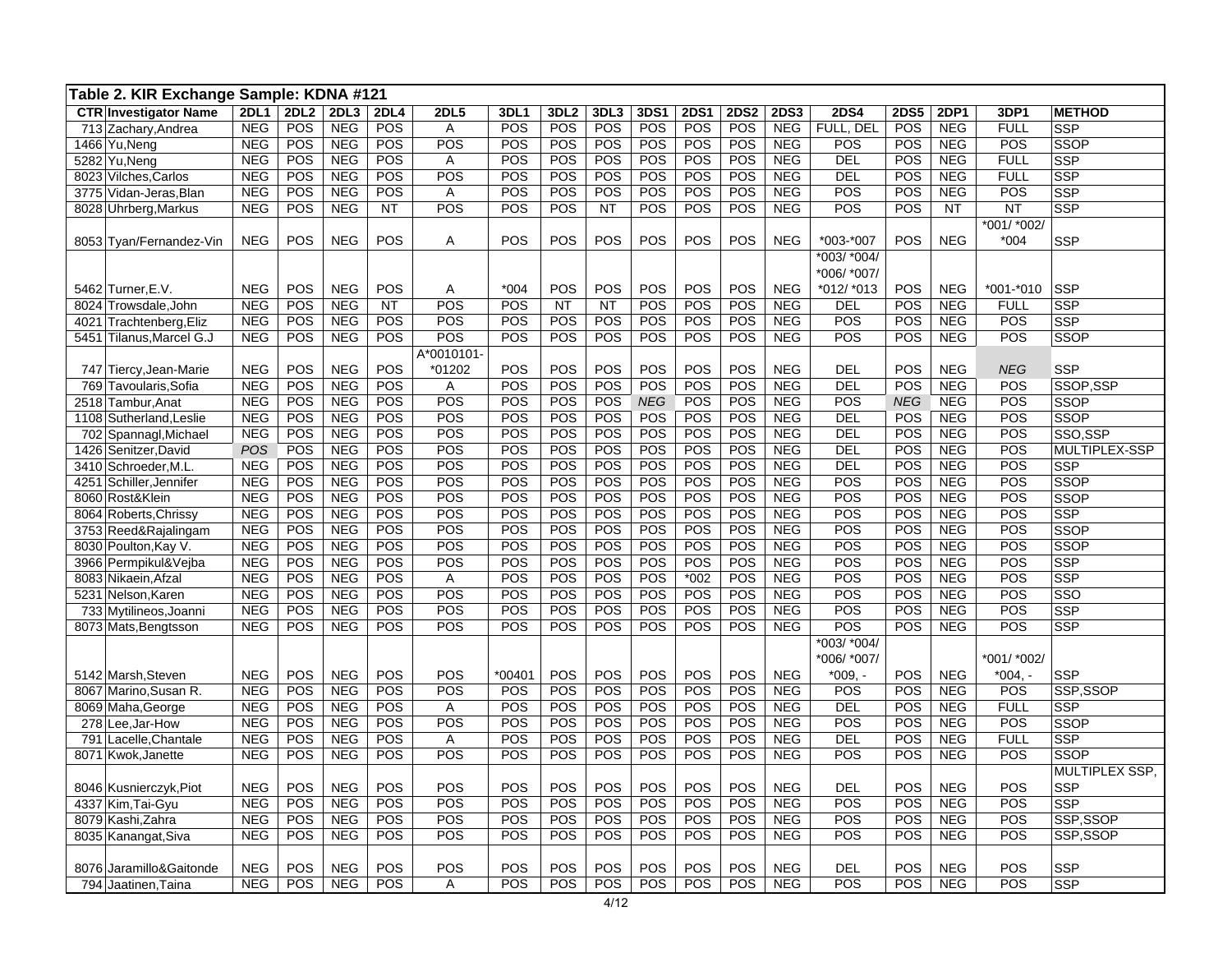|      | Table 2. KIR Exchange Sample: KDNA #121 |             |      |            |             |             |             |                  |            |      |             |             |             |             |             |             |                  |                      |
|------|-----------------------------------------|-------------|------|------------|-------------|-------------|-------------|------------------|------------|------|-------------|-------------|-------------|-------------|-------------|-------------|------------------|----------------------|
|      | <b>CTR Investigator Name</b>            | <b>2DL1</b> | 2DL2 | 2DL3       | <b>2DL4</b> | <b>2DL5</b> | <b>3DL1</b> | 3DL <sub>2</sub> | 3DL3       | 3DS1 | <b>2DS1</b> | <b>2DS2</b> | <b>2DS3</b> | <b>2DS4</b> | <b>2DS5</b> | <b>2DP1</b> | 3DP1             | <b>METHOD</b>        |
|      | 3261 Iwaki, Yui                         | <b>NEG</b>  | POS  | <b>NEG</b> | <b>POS</b>  | POS         | POS         | POS              | POS        | POS  | POS         | POS         | <b>NEG</b>  | POS         | POS         | <b>NEG</b>  | POS              | <b>SSP</b>           |
|      |                                         |             |      |            |             |             |             |                  |            |      |             |             |             |             |             |             |                  | SSP, SSOP, SBT-      |
|      | 2344 Hurley& Hartzman                   | <b>NEG</b>  | POS  | <b>NEG</b> | POS         | A*00101     | POS         | POS              | POS        | POS  | POS         | POS         | <b>NEG</b>  | <b>DEL</b>  | POS         | <b>NEG</b>  | POS              | 2DL5                 |
|      | 5000 Hsu, Susan H.                      | <b>NEG</b>  | POS  | <b>NEG</b> | POS         | <b>POS</b>  | POS         | <b>POS</b>       | <b>POS</b> | POS  | POS         | POS         | <b>NEG</b>  | POS         | POS         | <b>NEG</b>  | $\overline{POS}$ | SSOP,SSP             |
|      |                                         |             |      |            |             |             |             |                  |            |      | $*002-$     |             |             |             |             |             |                  |                      |
|      | 3808 Hogan, Patrick                     | <b>NEG</b>  | POS  | <b>NEG</b> | <b>POS</b>  | Α           | POS         | POS              | POS        | POS  | $*008$      | POS         | <b>NEG</b>  | <b>DEL</b>  | POS         | <b>NEG</b>  | <b>FULL</b>      | <b>SSP</b>           |
|      | 1461 Hidajat, M.                        | <b>NEG</b>  | POS  | <b>NEG</b> | POS         | A           | POS         | POS              | POS        | POS  | POS         | POS         | <b>NEG</b>  | DEL         | POS         | <b>NEG</b>  | <b>FULL</b>      | <b>SSP</b>           |
|      | 1694 Hesse&Kissel                       | <b>NEG</b>  | POS  | <b>NEG</b> | POS         | POS         | POS         | POS              | POS        | POS  | POS         | POS         | <b>NEG</b>  | POS         | POS         | <b>NEG</b>  | POS              | <b>SSP</b>           |
|      | 8022 Hedlund, Anna                      | <b>NEG</b>  | POS  | <b>NEG</b> | POS         | Α           | $*004$      | POS              | POS        | POS  | $*002$      | POS         | <b>NEG</b>  | $*003$      | POS         | <b>NEG</b>  | *001-*002        | <b>SSP</b>           |
|      | 4985 Graff, Ralph J.                    | <b>NEG</b>  | POS  | <b>NEG</b> | POS         | A           | POS         | POS              | POS        | POS  | POS         | POS         | <b>NEG</b>  | POS         | POS         | <b>NEG</b>  | POS              | <b>SSP</b>           |
|      | 8040 Gladman/Abji/Pellet                | <b>NEG</b>  | POS  | <b>NEG</b> | <b>POS</b>  | <b>POS</b>  | POS         | <b>POS</b>       | POS        | POS  | POS         | POS         | <b>NEG</b>  | POS         | POS         | NEG         | POS              | <b>SSP</b>           |
|      | 8026 Gardiner, Clair M.                 | <b>NEG</b>  | POS  | <b>NEG</b> | POS         | POS         | POS         | POS              | POS        | POS  | POS         | POS         | <b>NEG</b>  | POS         | POS         | <b>NEG</b>  | POS              | <b>SSP</b>           |
|      | 8047 Fuessel, Monika                    | <b>NEG</b>  | POS  | <b>NEG</b> | POS         | POS         | POS         | <b>POS</b>       | <b>POS</b> | POS  | POS         | POS         | <b>NEG</b>  | POS         | POS         | NEG         | POS              | <b>SSP</b>           |
|      | 762 Fischer.Gottfried                   | <b>NEG</b>  | POS  | <b>NEG</b> | POS         | Α           | POS         | POS              | POS        | POS  | POS         | POS         | <b>NEG</b>  | DEL         | POS         | <b>NEG</b>  | POS              | <b>SSP</b>           |
|      | 2549 Fagoaga, Omar                      | <b>NEG</b>  | POS  | <b>NEG</b> | POS         | Α           | POS         | POS              | POS        | POS  | POS         | POS         | <b>NEG</b>  | DEL         | POS         | <b>NEG</b>  | <b>FULL</b>      | <b>SSP</b>           |
| 8051 | Endres, Robert                          | <b>NEG</b>  | POS  | <b>NEG</b> | POS         | A           | POS         | POS              | POS        | POS  | POS         | POS         | <b>NEG</b>  | <b>DEL</b>  | POS         | <b>NEG</b>  | <b>FULL</b>      | <b>SSP</b>           |
|      | 705 Ellis. Thomas                       | <b>NEG</b>  | POS  | <b>NEG</b> | POS         | POS         | POS         | POS              | POS        | POS  | POS         | POS         | <b>NEG</b>  | POS         | POS         | <b>NEG</b>  | POS              | <b>SSOP</b>          |
|      | 8031 Dinauer David                      | <b>NEG</b>  | POS  | <b>NEG</b> | POS         | Α           | POS         | POS              | POS        | POS  | POS         | POS         | <b>NEG</b>  | <b>DEL</b>  | POS         | <b>NEG</b>  | <b>FULL</b>      | <b>SSP</b>           |
|      | 124 De Santis, Dianne                   | <b>NEG</b>  | POS  | <b>NEG</b> | POS         | POS         | POS         | POS              | POS        | POS  | POS         | POS         | <b>NEG</b>  | POS         | POS         | <b>NT</b>   | <b>NT</b>        | <b>MULTIPLEX SSP</b> |
|      | 8039 Davidson, Maureen                  | <b>NEG</b>  | POS  | <b>NEG</b> | POS         | POS         | POS         | POS              | POS        | POS  | POS         | POS         | <b>NEG</b>  | POS         | POS         | <b>NEG</b>  | POS              | <b>SSOP</b>          |
|      | 189 Crowe, Deborah                      | <b>NEG</b>  | POS  | <b>NEG</b> | POS         | POS         | POS         | POS              | POS        | POS  | POS         | POS         | <b>NEG</b>  | POS         | POS         | <b>NEG</b>  | POS              | SSP,SSOP             |
|      |                                         |             |      |            |             |             |             |                  |            |      |             |             |             |             |             |             |                  |                      |
|      | 8050 Cook, Daniel J.                    | <b>NEG</b>  | POS  | <b>NEG</b> | POS         | A*001-*012  | POS         | POS              | POS        | POS  | POS         | POS         | <b>NEG</b>  | <b>DEL</b>  | POS         | <b>NEG</b>  | <b>FULL</b>      | <b>SSP</b>           |
|      | 3632 Colombe.Beth                       | <b>NEG</b>  | POS  | <b>NEG</b> | POS         | A           | POS         | POS              | POS        | POS  | POS         | POS         | <b>NEG</b>  | <b>DEL</b>  | POS         | <b>NEG</b>  | <b>FULL</b>      | <b>SSP</b>           |
|      | 3224 Chen, Dong-Feng                    | <b>NEG</b>  | POS  | <b>NEG</b> | <b>POS</b>  | POS         | POS         | POS              | POS        | POS  | POS         | POS         | <b>NEG</b>  | POS         | POS         | <b>NEG</b>  | POS              | SSP,SSOP             |
|      | 774 Cecka, J Michael                    | <b>NEG</b>  | POS  | <b>NEG</b> | POS         | POS         | POS         | POS              | POS        | POS  | POS         | POS         | <b>NEG</b>  | POS         | POS         | <b>NEG</b>  | POS              | SSO                  |
|      | 8025 Carrington&Marti                   | <b>NEG</b>  | POS  | <b>NEG</b> | POS         | POS         | POS         | POS              | POS        | POS  | POS         | POS         | <b>NEG</b>  | <b>DEL</b>  | POS         | <b>NEG</b>  | <b>NT</b>        | <b>SSP</b>           |
|      | 8038 Cao, Kai                           | <b>NEG</b>  | POS  | <b>NEG</b> | POS         | POS         | POS         | POS              | POS        | POS  | POS         | POS         | <b>NEG</b>  | DEL         | POS         | <b>NEG</b>  | POS              | <b>SSOP</b>          |
|      | 16 Askar, Medhat                        | <b>NEG</b>  | POS  | <b>NEG</b> | POS         | A           | POS         | POS              | POS        | POS  | POS         | POS         | <b>NEG</b>  | <b>DEL</b>  | POS         | <b>NEG</b>  | <b>FULL</b>      | SSOP,SSP             |
|      | 234 Amador, Alexandra                   | <b>NEG</b>  | POS  | <b>NEG</b> | POS         | POS         | POS         | POS              | POS        | POS  | POS         | POS         | <b>NEG</b>  | POS         | POS         | <b>NEG</b>  | POS              | <b>SSOP</b>          |
|      | 5488 Adams, Sharon                      | <b>NEG</b>  | POS  | <b>NEG</b> | <b>POS</b>  | A           | POS         | POS              | POS        | POS  | POS         | POS         | <b>NEG</b>  | <b>DEL</b>  | POS         | <b>NEG</b>  | <b>FULL</b>      | SSP                  |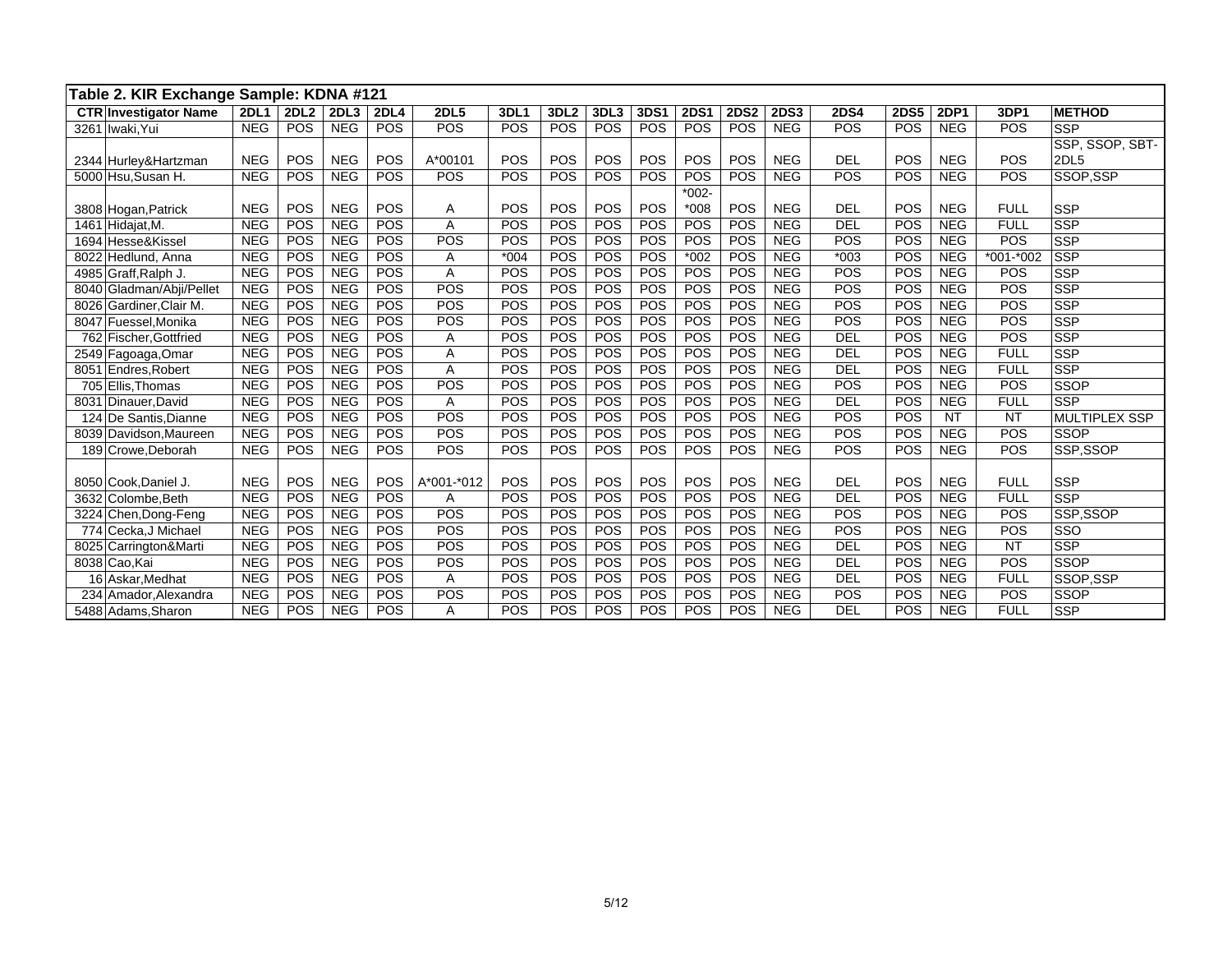| Table 3. KIR Exchange Sample: KDNA #122 |             |             |            |             |             |            |                  |      |      |                  |             |             |             |             |             |            |                      |
|-----------------------------------------|-------------|-------------|------------|-------------|-------------|------------|------------------|------|------|------------------|-------------|-------------|-------------|-------------|-------------|------------|----------------------|
| <b>CTR Investigator Name</b>            | <b>2DL1</b> | <b>2DL2</b> | 2DL3       | <b>2DL4</b> | <b>2DL5</b> | 3DL1       | 3DL <sub>2</sub> | 3DL3 | 3DS1 | 2D <sub>S1</sub> | <b>2DS2</b> | <b>2DS3</b> | <b>2DS4</b> | <b>2DS5</b> | <b>2DP1</b> | 3DP1       | <b>METHOD</b>        |
| Adams, Sharon<br>5488                   | POS         | POS         | <b>NEG</b> | POS         | POS         | POS        | POS              | POS  | POS  | POS              | POS         | POS         | <b>FULL</b> | <b>NEG</b>  | POS         | <b>DEL</b> | <b>SSP</b>           |
| 234<br>Amador, Alexandra                | POS         | POS         | <b>NEG</b> | POS         | POS         | POS        | POS              | POS  | POS  | POS              | POS         | POS         | POS         | <b>NEG</b>  | POS         | POS        | <b>SSOP</b>          |
| 16<br>Askar, Medhat                     | POS         | POS         | <b>NEG</b> | POS         | A, B        | POS        | POS              | POS  | POS  | POS              | POS         | POS         | <b>FULL</b> | <b>NEG</b>  | POS         | <b>DEL</b> | SSOP,SSP             |
| 8038 Cao, Kai                           | POS         | POS         | <b>NEG</b> | POS         | POS         | POS        | POS              | POS  | POS  | POS              | POS         | POS         | <b>FULL</b> | <b>NEG</b>  | POS         | POS        | <b>SSOP</b>          |
| 8025 Carrington&Marti                   | POS         | POS         | <b>NEG</b> | POS         | POS         | POS        | POS              | POS  | POS  | POS              | POS         | POS         | <b>FULL</b> | <b>NEG</b>  | POS         | <b>NT</b>  | <b>SSP</b>           |
| Cecka, J Michael<br>774                 | POS         | POS         | <b>NEG</b> | POS         | POS         | POS        | POS              | POS  | POS  | POS              | POS         | POS         | POS         | <b>NEG</b>  | POS         | POS        | SSO                  |
| 3224 Chen, Dong-Feng                    | POS         | POS         | <b>NEG</b> | POS         | <b>POS</b>  | POS        | POS              | POS  | POS  | POS              | POS         | POS         | POS         | <b>NEG</b>  | POS         | POS        | SSP,SSOP             |
| 3632 Colombe, Beth                      | POS         | POS         | <b>NEG</b> | POS         | A, B        | POS        | POS              | POS  | POS  | POS              | POS         | POS         | <b>FULL</b> | <b>NEG</b>  | POS         | <b>DEL</b> | <b>SSP</b>           |
| 8050 Cook, Daniel J                     | POS         | POS         | <b>NEG</b> | POS         | POS         | POS        | POS              | POS  | POS  | POS              | POS         | POS         | <b>FULL</b> | <b>NEG</b>  | POS         | <b>DEL</b> | <b>SSP</b>           |
| 189<br>Crowe, Deborah                   | POS         | POS         | <b>NEG</b> | POS         | POS         | POS        | POS              | POS  | POS  | POS              | POS         | POS         | POS         | <b>NEG</b>  | POS         | POS        | SSP, SSOP            |
| 8039<br>Davidson, Maureen               | POS         | POS         | <b>NEG</b> | POS         | POS         | POS        | POS              | POS  | POS  | POS              | <b>POS</b>  | POS         | POS         | <b>NEG</b>  | POS         | POS        | <b>SSOP</b>          |
| De Santis, Dianne<br>124                | POS         | POS         | <b>NEG</b> | POS         | POS         | POS        | POS              | POS  | POS  | POS              | POS         | POS         | POS         | <b>NEG</b>  | <b>NT</b>   | <b>NT</b>  | <b>MULTIPLEX SSP</b> |
| 8031 Dinauer, David                     | POS         | POS         | <b>NEG</b> | POS         | A, B        | POS        | POS              | POS  | POS  | POS              | POS         | POS         | <b>FULL</b> | <b>NEG</b>  | POS         | <b>DEL</b> | <b>SSP</b>           |
| 705 Ellis. Thomas                       | POS         | POS         | <b>NEG</b> | POS         | POS         | POS        | <b>POS</b>       | POS  | POS  | POS              | POS         | POS         | POS         | <b>NEG</b>  | POS         | POS        | <b>SSOP</b>          |
| 8051<br>Endres, Robert                  | POS         | POS         | <b>NEG</b> | POS         | A, B        | POS        | <b>POS</b>       | POS  | POS  | POS              | POS         | POS         | <b>FULL</b> | <b>NEG</b>  | POS         | <b>DEL</b> | <b>SSP</b>           |
| 2549 Fagoaga, Omar                      | POS         | POS         | $\ddot{?}$ | POS         | A, B        | POS        | POS              | POS  | POS  | POS              | <b>POS</b>  | POS         | <b>FULL</b> | <b>NEG</b>  | <b>POS</b>  | <b>DEL</b> | <b>SSP</b>           |
| 762 Fischer, Gottfried                  | POS         | POS         | <b>NEG</b> | POS         | POS         | POS        | POS              | POS  | POS  | POS              | POS         | POS         | <b>FULL</b> | <b>NEG</b>  | POS         | <b>DEL</b> | <b>SSP</b>           |
| 8047<br>Fuessel, Monika                 | POS         | POS         | <b>NEG</b> | POS         | <b>POS</b>  | <b>POS</b> | <b>POS</b>       | POS  | POS  | POS              | POS         | POS         | POS         | <b>NEG</b>  | POS         | POS        | <b>SSP</b>           |
| Gardiner, Clair M.<br>8026              | POS         | POS         | <b>NEG</b> | POS         | POS         | POS        | POS              | POS  | POS  | POS              | POS         | POS         | POS         | <b>NEG</b>  | POS         | POS        | <b>SSP</b>           |
| 8040<br>Gladman/Abji/Pellet             | POS         | POS         | <b>NEG</b> | POS         | POS         | POS        | POS              | POS  | POS  | POS              | <b>POS</b>  | POS         | POS         | <b>NEG</b>  | POS         | POS        | <b>SSP</b>           |
| 4985<br>Graff, Ralph J.                 | POS         | POS         | NEG        | POS         | A, B        | POS        | POS              | POS  | POS  | POS              | POS         | POS         | POS         | <b>NEG</b>  | POS         | POS        | <b>SSP</b>           |
| 8022<br>Hedlund, Anna                   | POS         | POS         | <b>NEG</b> | POS         | A, B        | $*001$     | POS              | POS  | POS  | $*002$           | POS         | POS         | $*001$      | <b>NEG</b>  | POS         | *003-*005  | <b>SSP</b>           |
| 1694<br>Hesse&Kissel                    | POS         | POS         | <b>NEG</b> | POS         | POS         | POS        | POS              | POS  | POS  | POS              | POS         | POS         | POS         | <b>NEG</b>  | POS         | POS        | <b>SSP</b>           |
| Hidajat, M.<br>1461                     | POS         | POS         | <b>NEG</b> | POS         | POS         | POS        | POS              | POS  | POS  | POS              | <b>POS</b>  | POS         | <b>FULL</b> | <b>NEG</b>  | POS         | <b>DEL</b> | <b>SSP</b>           |
| 3808 Hogan, Patrick                     | POS         | POS         | <b>NEG</b> | POS         | A, B        | POS        | POS              | POS  | POS  | *002-*008        | POS         | POS         | <b>FULL</b> | <b>NEG</b>  | POS         | <b>DEL</b> | SSP                  |
| 5000 Hsu, Susan H.                      | POS         | POS         | <b>NEG</b> | POS         | POS         | POS        | POS              | POS  | POS  | POS              | POS         | POS         | POS         | <b>NEG</b>  | POS         | POS        | SSOP,SSP             |
|                                         |             |             |            |             | A*00501,    |            |                  |      |      |                  |             |             |             |             |             |            | SSP, SSOP, SBT-      |
| 2344 Hurley&Hartzman                    | POS         | POS         | <b>NEG</b> | POS         | B*00201     | POS        | POS              | POS  | POS  | POS              | POS         | POS         | <b>FULL</b> | <b>NEG</b>  | POS         | POS        | 2DL5                 |
| 3261<br>Iwaki, Yui                      | POS         | POS         | <b>NEG</b> | POS         | POS         | POS        | POS              | POS  | POS  | POS              | POS         | POS         | POS         | <b>NEG</b>  | POS         | POS        | <b>SSP</b>           |
| 794 Jaatinen, Taina                     | POS         | POS         | <b>NEG</b> | POS         | A, B        | POS        | POS              | POS  | POS  | POS              | POS         | POS         | POS         | <b>NEG</b>  | POS         | POS        | <b>SSP</b>           |
| 8076<br>Jaramillo&Gaitonde              | POS         | POS         | <b>NEG</b> | POS         | POS         | POS        | POS              | POS  | POS  | POS              | POS         | POS         | <b>FULL</b> | <b>NEG</b>  | POS         | POS        | <b>SSP</b>           |
| 8035 Kanangat, Siva                     | POS         | POS         | <b>NEG</b> | POS         | <b>POS</b>  | POS        | POS              | POS  | POS  | POS              | POS         | POS         | POS         | <b>NEG</b>  | POS         | POS        | SSP,SSOP             |
| 8079 Kashi, Zahra                       | POS         | POS         | <b>NEG</b> | POS         | POS         | POS        | POS              | POS  | POS  | POS              | POS         | POS         | POS         | <b>NEG</b>  | POS         | POS        | SSP,SSOP             |
| 4337 Kim, Tai-Gyu                       | POS         | POS         | <b>NEG</b> | POS         | POS         | POS        | POS              | POS  | POS  | POS              | POS         | POS         | POS         | <b>NEG</b>  | POS         | POS        | <b>SSP</b>           |
|                                         |             |             |            |             |             |            |                  |      |      |                  |             |             |             |             |             |            | MULTIPLEX SSP.       |
| 8046 Kusnierczyk, Piot                  | POS         | POS         | <b>NEG</b> | POS         | POS         | POS        | POS              | POS  | POS  | POS              | POS         | POS         | <b>FULL</b> | <b>NEG</b>  | POS         | POS        | <b>SSP</b>           |
| Kwok, Janette<br>8071                   | POS         | POS         | <b>NEG</b> | POS         | POS         | POS        | POS              | POS  | POS  | POS              | POS         | POS         | POS         | <b>NEG</b>  | POS         | POS        | <b>SSOP</b>          |
| Lacelle, Chantale<br>791                | POS         | POS         | <b>NEG</b> | POS         | A, B        | POS        | POS              | POS  | POS  | POS              | POS         | POS         | <b>FULL</b> | <b>NEG</b>  | POS         | <b>DEL</b> | <b>SSP</b>           |
| 278 Lee, Jar-How                        | POS         | POS         | <b>NEG</b> | POS         | POS         | POS        | <b>POS</b>       | POS  | POS  | POS              | POS         | POS         | POS         | <b>NEG</b>  | POS         | POS        | <b>SSOP</b>          |
| 8069 Maha, George                       | POS         | POS         | <b>NEG</b> | POS         | A, B        | POS        | <b>POS</b>       | POS  | POS  | POS              | POS         | POS         | <b>FULL</b> | <b>NEG</b>  | <b>POS</b>  | <b>DEL</b> | <b>SSP</b>           |
| 8067<br>Marino, Susan R.                | POS         | POS         | <b>NEG</b> | POS         | POS         | POS        | POS              | POS  | POS  | POS              | <b>POS</b>  | POS         | POS         | <b>NEG</b>  | POS         | POS        | SSP,SSOP             |
|                                         |             |             |            |             |             |            |                  |      |      |                  |             | *00103,     |             |             |             |            |                      |
| 5142 Marsh, Steven                      | POS         | POS         | <b>NEG</b> | POS         | POS         | $*002$     | POS              | POS  | POS  | POS              | POS         | *00201      | $*001. -$   | <b>NEG</b>  | POS         | $*003. -$  | <b>SSP</b>           |
| 8073<br>Mats, Bengtsson                 | POS         | POS         | <b>NEG</b> | POS         | POS         | POS        | POS              | POS  | POS  | POS              | POS         | POS         | POS         | <b>NEG</b>  | POS         | POS        | <b>SSP</b>           |
| 733 Mytilineos, Joanni                  | POS         | POS         | <b>NEG</b> | POS         | <b>POS</b>  | POS        | POS              | POS  | POS  | POS              | POS         | POS         | POS         | <b>NEG</b>  | POS         | POS        | <b>SSP</b>           |
| 5231<br>Nelson, Karen                   | POS         | POS         | <b>NEG</b> | POS         | POS         | POS        | POS              | POS  | POS  | POS              | POS         | POS         | POS         | <b>NEG</b>  | POS         | POS        | SSO                  |
| 8083<br>Nikaein, Afzal                  | POS         | POS         | <b>NEG</b> | POS         | A, B        | $*001$     | POS              | POS  | POS  | $*002$           | POS         | POS         | $*001$      | <b>NEG</b>  | POS         | POS        | <b>SSP</b>           |
| 3966 Permpikul&Vejba                    | POS         | POS         | <b>NEG</b> | POS         | POS         | POS        | POS              | POS  | POS  | POS              | POS         | POS         | POS         | <b>NEG</b>  | POS         | POS        | <b>SSP</b>           |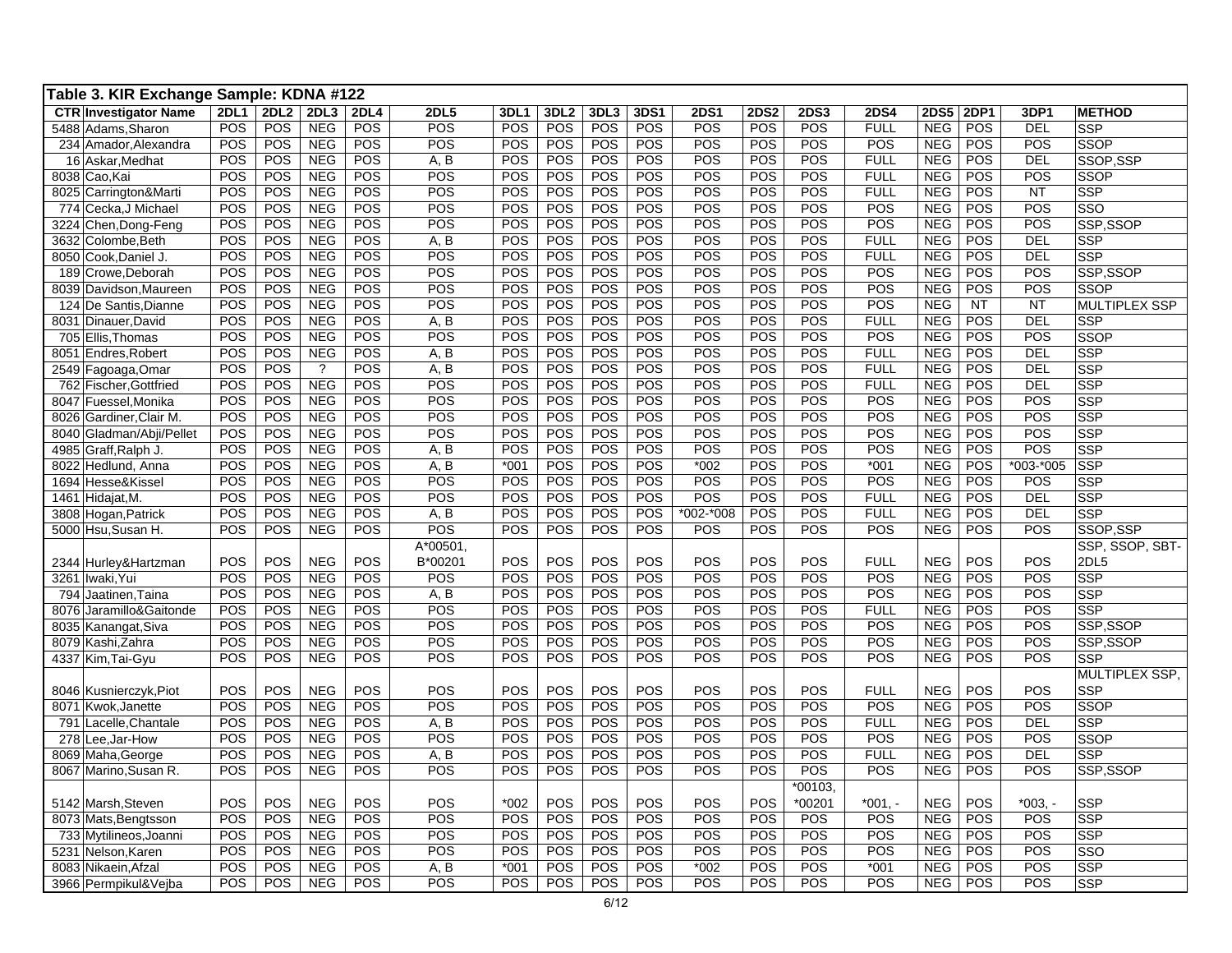| Table 3. KIR Exchange Sample: KDNA #122 |             |             |                  |             |                 |      |                  |            |            |             |             |             |             |             |             |            |                      |
|-----------------------------------------|-------------|-------------|------------------|-------------|-----------------|------|------------------|------------|------------|-------------|-------------|-------------|-------------|-------------|-------------|------------|----------------------|
| <b>CTR Investigator Name</b>            | <b>2DL1</b> | <b>2DL2</b> | 2DL <sub>3</sub> | <b>2DL4</b> | <b>2DL5</b>     | 3DL1 | 3DL <sub>2</sub> | 3DL3       | 3DS1       | <b>2DS1</b> | <b>2DS2</b> | <b>2DS3</b> | <b>2DS4</b> | <b>2DS5</b> | <b>2DP1</b> | 3DP1       | <b>METHOD</b>        |
| 8030 Poulton, Kay V.                    | POS         | POS         | <b>NEG</b>       | <b>POS</b>  | POS             | POS  | POS              | POS        | <b>POS</b> | <b>POS</b>  | POS         | POS         | POS         | <b>NEG</b>  | POS         | POS        | <b>SSOP</b>          |
| 3753 Reed&Rajalingam                    | <b>POS</b>  | POS         | <b>NEG</b>       | POS         | POS             | POS  | POS              | <b>POS</b> | <b>POS</b> | POS         | POS         | POS         | POS         | <b>NEG</b>  | POS         | POS        | <b>SSOP</b>          |
| 8064 Roberts, Chrissy                   | POS         | POS         | <b>NEG</b>       | POS         | POS             | POS  | POS              | POS        | <b>POS</b> | POS         | POS         | POS         | POS         | <b>NEG</b>  | <b>POS</b>  | POS        | <b>SSP</b>           |
| 8060 Rost&Klein                         | POS         | POS         | <b>NEG</b>       | POS         | POS             | POS  | POS              | POS        | POS        | POS         | POS         | POS         | POS         | <b>NEG</b>  | POS         | POS        | <b>SSOP</b>          |
| 4251 Schiller, Jennifer                 | POS         | POS         | <b>NEG</b>       | POS         | POS             | POS  | POS              | POS        | POS        | POS         | POS         | POS         | POS         | <b>NEG</b>  | POS         | POS        | <b>SSOP</b>          |
| 3410 Schroeder.M.L                      | POS         | POS         | <b>NEG</b>       | POS         | POS             | POS  | POS              | <b>POS</b> | <b>POS</b> | POS         | POS         | POS         | <b>FULL</b> | <b>NEG</b>  | POS         | DEL        | <b>SSP</b>           |
| 1426 Senitzer, David                    | POS         | POS         | <b>NEG</b>       | POS         | POS             | POS  | POS              | POS        | <b>POS</b> | POS         | POS         | POS         | <b>FULL</b> | <b>NEG</b>  | POS         | POS        | <b>MULTIPLEX SSP</b> |
| 702 Spannagl, Michael                   | POS         | POS         | <b>NEG</b>       | POS         | POS             | POS  | POS              | POS        | POS        | POS         | POS         | POS         | POS         | <b>NEG</b>  | POS         | POS        | SSO.SSP              |
| 1108 Sutherland, Leslie                 | <b>POS</b>  | POS         | <b>NEG</b>       | POS         | POS             | POS  | POS              | <b>POS</b> | <b>POS</b> | POS         | POS         | POS         | <b>FULL</b> | <b>NEG</b>  | POS         | POS        | <b>SSOP</b>          |
| 2518 Tambur.Anat                        | POS         | POS         | <b>NEG</b>       | <b>POS</b>  | POS             | POS  | POS              | POS        | <b>POS</b> | <b>POS</b>  | POS         | POS         | POS         | <b>NEG</b>  | POS         | POS        | <b>SSOP</b>          |
| 769 Tavoularis, Sofia                   | <b>POS</b>  | POS         | <b>NEG</b>       | POS         | A, B            | POS  | POS              | <b>POS</b> | <b>POS</b> | POS         | POS         | POS         | <b>FULL</b> | <b>NEG</b>  | POS         | FULL, DEL  | SSOP.SSP             |
|                                         |             |             |                  |             | A*0010101-      |      |                  |            |            |             |             |             |             |             |             |            |                      |
|                                         |             |             |                  |             | *01202.         |      |                  |            |            |             |             |             |             |             |             |            |                      |
|                                         |             |             |                  |             | B*0020101-      |      |                  |            |            |             |             |             |             |             |             |            |                      |
|                                         |             |             |                  |             | *00202/ *004-   |      |                  |            |            |             |             |             |             |             |             |            |                      |
|                                         |             |             |                  |             | *00601/ *00603- |      |                  |            |            |             |             |             |             |             |             |            |                      |
| 747 Tiercy, Jean-Marie                  | POS         | POS         | <b>NEG</b>       | POS         | $*01303$        | POS  | POS              | POS        | <b>POS</b> | POS         | POS         | POS         | <b>FULL</b> | <b>NEG</b>  | POS         | <b>DEL</b> | <b>SSP</b>           |
| 5451 Tilanus, Marcel G.J                | POS         | POS         | <b>NEG</b>       | POS         | POS             | POS  | POS              | POS        | POS        | POS         | POS         | POS         | POS         | <b>NEG</b>  | POS         | POS        | <b>SSOP</b>          |
| 4021 Trachtenberg, Eliz                 | <b>POS</b>  | POS         | <b>NEG</b>       | POS         | POS             | POS  | POS              | <b>POS</b> | <b>POS</b> | POS         | <b>POS</b>  | POS         | POS         | <b>NEG</b>  | <b>POS</b>  | POS        | <b>SSP</b>           |
| 8024 Trowsdale, John                    | <b>POS</b>  | POS         | <b>NEG</b>       | <b>NT</b>   | POS             | POS  | <b>NT</b>        | <b>NT</b>  | <b>POS</b> | POS         | POS         | POS         | <b>FULL</b> | <b>NEG</b>  | POS         | <b>DEL</b> | <b>SSP</b>           |
| 5462 Turner.E.V.                        | POS         | POS         | <b>NEG</b>       | POS         | A, B            | POS  | POS              | POS        | <b>POS</b> | <b>NEG</b>  | POS         | POS         | <b>NEG</b>  | <b>NEG</b>  | POS         | POS        | <b>SSP</b>           |
| 8053 Tyan/Fernandez-Vin                 | POS         | POS         | <b>NEG</b>       | POS         | A, B            | POS  | <b>POS</b>       | <b>POS</b> | <b>POS</b> | POS         | POS         | POS         | *001/ *002  | <b>NEG</b>  | POS         | $*003$     | <b>SSP</b>           |
| 8028 Uhrberg, Markus                    | <b>POS</b>  | POS         | <b>NEG</b>       | <b>NT</b>   | POS             | POS  | POS              | <b>NT</b>  | <b>POS</b> | POS         | POS         | POS         | <b>POS</b>  | <b>NEG</b>  | NT          | <b>NT</b>  | <b>SSP</b>           |
| 3775 Vidan-Jeras, Blan                  | <b>POS</b>  | POS         | <b>NEG</b>       | POS         | POS             | POS  | POS              | POS        | <b>POS</b> | POS         | POS         | POS         | POS         | <b>NEG</b>  | POS         | POS        | <b>SSP</b>           |
| 8023 Vilches, Carlos                    | POS         | POS         | <b>NEG</b>       | POS         | POS             | POS  | POS              | <b>POS</b> | POS        | POS         | POS         | POS         | <b>FULL</b> | <b>NEG</b>  | POS         | <b>DEL</b> | <b>SSP</b>           |
| 1466 Yu, Neng                           | POS         | POS         | <b>NEG</b>       | POS         | POS             | POS  | POS              | <b>POS</b> | POS        | POS         | POS         | POS         | POS         | <b>NEG</b>  | POS         | POS        | SSOP                 |
| 5282 Yu.Nena                            | <b>POS</b>  | POS         | <b>NEG</b>       | POS         | A, B            | POS  | POS              | <b>POS</b> | <b>POS</b> | POS         | POS         | POS         | <b>FULL</b> | <b>NEG</b>  | POS         | <b>DEL</b> | <b>SSP</b>           |
| 713 Zachary, Andrea                     | POS         | POS         | <b>NEG</b>       | POS         | A, B            | POS  | POS              | <b>POS</b> | <b>POS</b> | POS         | POS         | POS         | <b>FULL</b> | <b>NEG</b>  | POS         | DEL        | <b>SSP</b>           |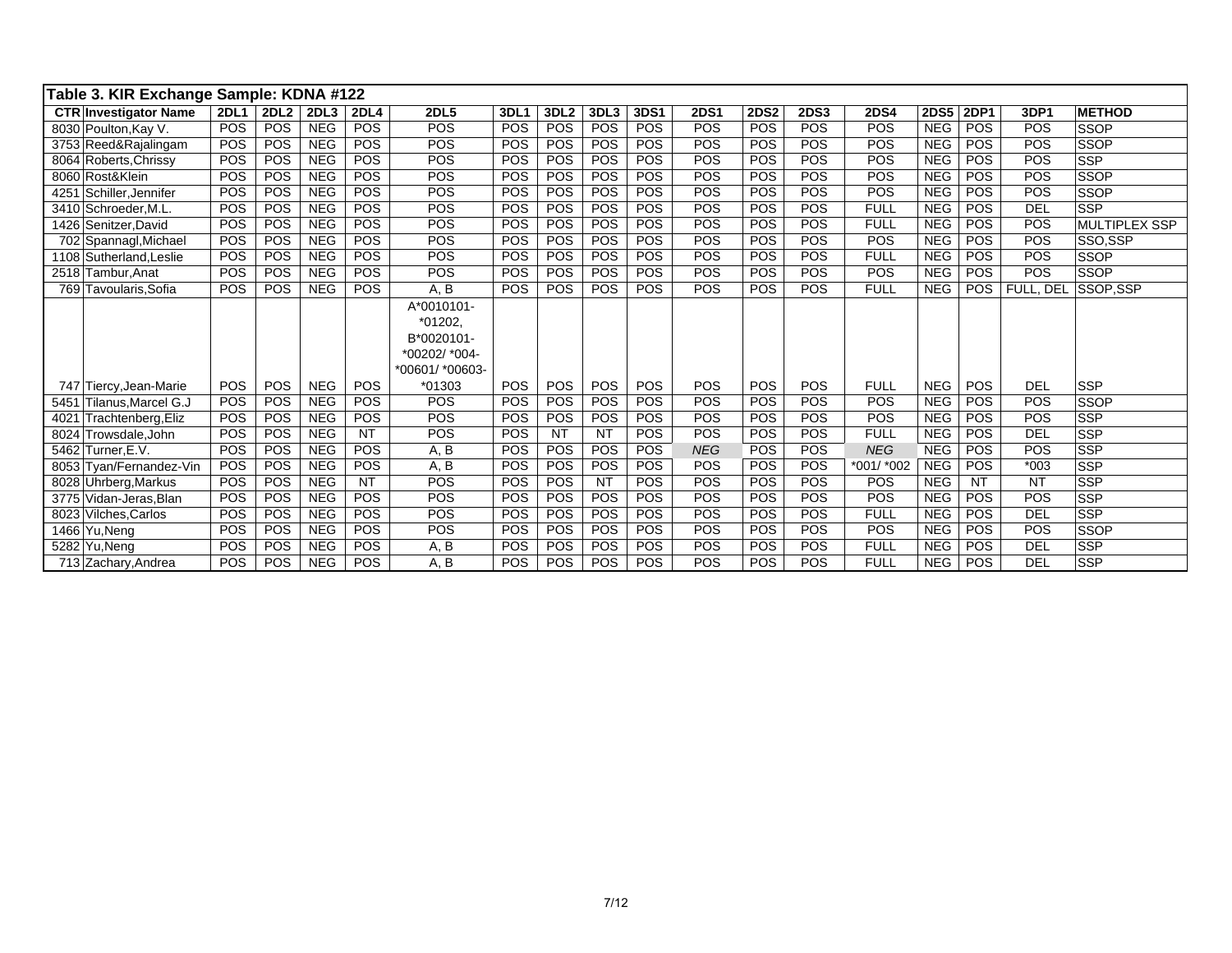|                              | Table 4. KIR Exchange Sample: KDNA #123<br><b>2DL2</b><br>2DL3<br>2DP1<br><b>2DL1</b><br><b>2DL4</b><br><b>2DL5</b><br>3DL1<br>3DL <sub>2</sub><br>3DL3<br>3DS1<br><b>2DS1</b><br><b>2DS2</b><br><b>2DS3</b><br><b>2DS4</b><br><b>2DS5</b><br>3DP1<br><b>METHOD</b> |                 |            |            |            |                 |     |            |            |         |                  |     |            |     |           |               |                 |
|------------------------------|---------------------------------------------------------------------------------------------------------------------------------------------------------------------------------------------------------------------------------------------------------------------|-----------------|------------|------------|------------|-----------------|-----|------------|------------|---------|------------------|-----|------------|-----|-----------|---------------|-----------------|
| <b>CTR Investigator Name</b> |                                                                                                                                                                                                                                                                     |                 |            |            |            |                 |     |            |            |         |                  |     |            |     |           |               |                 |
| 5488 Adams, Sharon           | POS                                                                                                                                                                                                                                                                 | POS             | POS        | POS        | Α          | <b>NEG</b>      | POS | <b>POS</b> | POS        | POS     | <b>POS</b>       | POS | <b>NEG</b> | POS | POS       | POS           | <b>SSP</b>      |
| 234<br>Amador, Alexandra     | POS                                                                                                                                                                                                                                                                 | POS             | POS        | POS        | POS        | <b>NEG</b>      | POS | POS        | POS        | POS     | $\overline{POS}$ | POS | <b>NEG</b> | POS | POS       | POS           | SSOP            |
| 16 Askar, Medhat             | POS                                                                                                                                                                                                                                                                 | POS             | POS        | POS        | Α          | <b>NEG</b>      | POS | POS        | POS        | POS     | POS              | POS | <b>NEG</b> | POS | POS       | FULL, DEL     | SSOP,SSP        |
| 8038 Cao, Kai                | POS                                                                                                                                                                                                                                                                 | POS             | POS        | POS        | POS        | <b>NEG</b>      | POS | POS        | POS        | POS     | POS              | POS | <b>NEG</b> | POS | POS       | POS           | <b>SSOP</b>     |
| 8025 Carrington&Marti        | POS                                                                                                                                                                                                                                                                 | POS             | POS        | POS        | POS        | <b>NEG</b>      | POS | POS        | POS        | POS     | POS              | POS | <b>NEG</b> | POS | POS       | <b>NT</b>     | <b>SSP</b>      |
| Cecka, J Michael<br>774      | POS                                                                                                                                                                                                                                                                 | POS             | POS        | POS        | POS        | <b>NEG</b>      | POS | POS        | POS        | POS     | POS              | POS | <b>NEG</b> | POS | POS       | POS           | SSO             |
| 3224 Chen, Dong-Feng         | POS                                                                                                                                                                                                                                                                 | POS             | POS        | POS        | POS        | <b>NEG</b>      | POS | POS        | POS        | POS     | POS              | POS | <b>NEG</b> | POS | POS       | POS           | SSP,SSOP        |
| 3632 Colombe, Beth           | POS                                                                                                                                                                                                                                                                 | POS             | POS        | POS        | Α          | <b>NEG</b>      | POS | POS        | POS        | POS     | POS              | POS | <b>NEG</b> | POS | POS       | FULL, DEL SSP |                 |
|                              |                                                                                                                                                                                                                                                                     |                 |            |            |            |                 |     |            |            |         |                  |     |            |     |           |               |                 |
| 8050 Cook, Daniel J.         | POS                                                                                                                                                                                                                                                                 | POS             | POS        | POS        | A*001-*012 | <b>NEG</b>      | POS | <b>POS</b> | POS        | POS     | POS              | POS | <b>NEG</b> | POS | POS       | POS           | SSP             |
| 189 Crowe, Deborah           | POS                                                                                                                                                                                                                                                                 | POS             | POS        | POS        | A          | <b>NEG</b>      | POS | POS        | POS        | POS     | POS              | POS | <b>NEG</b> | POS | POS       | FULL, DEL     | SSP,SSOP        |
| 8039 Davidson, Maureen       | POS                                                                                                                                                                                                                                                                 | POS             | POS        | POS        | POS        | <b>NEG</b>      | POS | POS        | POS        | POS     | POS              | POS | <b>NEG</b> | POS | POS       | POS           | <b>SSOP</b>     |
| De Santis, Dianne<br>124     | POS                                                                                                                                                                                                                                                                 | POS             | POS        | POS        | POS        | <b>NEG</b>      | POS | <b>POS</b> | <b>POS</b> | POS     | POS              | POS | <b>NEG</b> | POS | <b>NT</b> | <b>NT</b>     | MULTIPLEX SSP   |
| 8031 Dinauer, David          | POS                                                                                                                                                                                                                                                                 | PO <sub>S</sub> | POS        | POS        | Α          | <b>NEG</b>      | POS | POS        | POS        | POS     | POS              | POS | <b>NEG</b> | POS | POS       | FULL. DEL     | <b>SSP</b>      |
| 705 Ellis, Thomas            | POS                                                                                                                                                                                                                                                                 | POS             | POS        | POS        | POS        | <b>NEG</b>      | POS | POS        | POS        | POS     | POS              | POS | <b>NEG</b> | POS | POS       | POS           | <b>SSOP</b>     |
| Endres, Robert<br>8051       | POS                                                                                                                                                                                                                                                                 | POS             | POS        | POS        | Α          | <b>NEG</b>      | POS | POS        | POS        | POS     | POS              | POS | <b>NEG</b> | POS | POS       | FULL, DEL     | <b>SSP</b>      |
| 2549 Fagoaga, Omar           | POS                                                                                                                                                                                                                                                                 | POS             | POS        | POS        | Α          | <b>NEG</b>      | POS | POS        | POS        | POS     | POS              | POS | <b>NEG</b> | POS | POS       | <b>FULL</b>   | <b>SSP</b>      |
| 762 Fischer, Gottfried       | POS                                                                                                                                                                                                                                                                 | POS             | POS        | POS        | A          | <b>NEG</b>      | POS | POS        | <b>POS</b> | POS     | POS              | POS | <b>NEG</b> | POS | POS       | POS           | <b>SSP</b>      |
| 8047 Fuessel.Monika          | POS                                                                                                                                                                                                                                                                 | POS             | POS        | POS        | POS        | <b>NEG</b>      | POS | POS        | POS        | POS     | POS              | POS | <b>NEG</b> | POS | POS       | POS           | <b>SSP</b>      |
| 8026<br>Gardiner, Clair M.   | POS                                                                                                                                                                                                                                                                 | POS             | POS        | POS        | POS        | <b>NEG</b>      | POS | POS        | <b>POS</b> | POS     | POS              | POS | <b>NEG</b> | POS | POS       | POS           | <b>SSP</b>      |
| 8040<br>Gladman/Abji/Pellet  | POS                                                                                                                                                                                                                                                                 | <b>POS</b>      | POS        | POS        | POS        | <b>NEG</b>      | POS | POS        | POS        | POS     | POS              | POS | <b>NEG</b> | POS | POS       | POS           | <b>SSP</b>      |
| 4985<br>Graff, Ralph J       | POS                                                                                                                                                                                                                                                                 | POS             | POS        | POS        | A          | <b>NEG</b>      | POS | POS        | POS        | POS     | POS              | POS | <b>NEG</b> | POS | POS       | POS           | <b>SSP</b>      |
| Hedlund, Anna<br>8022        | POS                                                                                                                                                                                                                                                                 | POS             | <b>NEG</b> | POS        | A          | <b>NEG</b>      | POS | POS        | POS        | $*002$  | <b>POS</b>       | POS | <b>NEG</b> | POS | POS       | *003-*005     | <b>SSP</b>      |
| 1694<br>Hesse&Kissel         | POS                                                                                                                                                                                                                                                                 | <b>POS</b>      | POS        | POS        | POS        | <b>NEG</b>      | POS | POS        | POS        | POS     | POS              | POS | <b>NEG</b> | POS | POS       | POS           | <b>SSP</b>      |
| 1461 Hidajat, M.             | POS                                                                                                                                                                                                                                                                 | POS             | POS        | <b>POS</b> | Α          | <b>NEG</b>      | POS | POS        | POS        | POS     | <b>POS</b>       | POS | <b>NEG</b> | POS | POS       | POS           | <b>SSP</b>      |
|                              |                                                                                                                                                                                                                                                                     |                 |            |            |            |                 |     |            |            | $*002-$ |                  |     |            |     |           |               |                 |
| 3808 Hogan, Patrick          | POS                                                                                                                                                                                                                                                                 | POS             | POS        | POS        | Α          | <b>NEG</b>      | POS | POS        | POS        | $*008$  | POS              | POS | <b>NEG</b> | POS | POS       | FULL. DEL     | <b>SSP</b>      |
| 5000 Hsu.Susan H             | POS                                                                                                                                                                                                                                                                 | POS             | POS        | <b>POS</b> | POS        | <b>NEG</b>      | POS | POS        | POS        | POS     | POS              | POS | <b>NEG</b> | POS | POS       | POS           | SSOP.SSP        |
|                              |                                                                                                                                                                                                                                                                     |                 |            |            | A*00101,   |                 |     |            |            |         |                  |     |            |     |           |               | SSP, SSOP, SBT- |
| 2344 Hurley& Hartzman        | POS                                                                                                                                                                                                                                                                 | POS             | POS        | POS        | A*00501    | <b>NEG</b>      | POS | POS        | POS        | POS     | POS              | POS | <b>NEG</b> | POS | POS       | POS           | 2DL5            |
| 3261 Iwaki, Yui              | POS                                                                                                                                                                                                                                                                 | POS             | POS        | POS        | POS        | <b>NEG</b>      | POS | POS        | POS        | POS     | POS              | POS | <b>NEG</b> | POS | POS       | POS           | <b>SSP</b>      |
| 794 Jaatinen, Taina          | POS                                                                                                                                                                                                                                                                 | POS             | POS        | POS        | Α          | <b>NEG</b>      | POS | POS        | POS        | POS     | POS              | POS | <b>NEG</b> | POS | POS       | POS           | <b>SSP</b>      |
| 8076 Jaramillo&Gaitonde      | POS                                                                                                                                                                                                                                                                 | POS             | POS        | POS        | POS        | <b>NEG</b>      | POS | POS        | POS        | POS     | POS              | POS | <b>NEG</b> | POS | POS       | POS           | <b>SSP</b>      |
| 8035 Kanangat, Siva          | POS                                                                                                                                                                                                                                                                 | POS             | POS        | POS        | POS        | <b>NEG</b>      | POS | POS        | POS        | POS     | POS              | POS | <b>NEG</b> | POS | POS       | POS           | SSP,SSOP        |
| 8079 Kashi, Zahra            | POS                                                                                                                                                                                                                                                                 | POS             | POS        | POS        | POS        | NE <sub>G</sub> | POS | POS        | POS        | POS     | POS              | POS | <b>NEG</b> | POS | POS       | POS           | SSP,SSOP        |
| 4337 Kim, Tai-Gyu            | POS                                                                                                                                                                                                                                                                 | POS             | POS        | <b>POS</b> | POS        | <b>NEG</b>      | POS | POS        | POS        | POS     | POS              | POS | <b>NEG</b> | POS | POS       | POS           | <b>SSP</b>      |
|                              |                                                                                                                                                                                                                                                                     |                 |            |            |            |                 |     |            |            |         |                  |     |            |     |           |               | MULTIPLEX SSP,  |
| 8046 Kusnierczyk, Piot       | POS                                                                                                                                                                                                                                                                 | POS             | POS        | POS        | POS        | <b>NEG</b>      | POS | POS        | POS        | POS     | POS              | POS | <b>NEG</b> | POS | POS       | POS           | <b>SSP</b>      |
| 8071 Kwok, Janette           | POS                                                                                                                                                                                                                                                                 | POS             | POS        | POS        | POS        | <b>NEG</b>      | POS | POS        | POS        | POS     | POS              | POS | <b>NEG</b> | POS | POS       | POS           | <b>SSOP</b>     |
| 791 Lacelle, Chantale        | POS                                                                                                                                                                                                                                                                 | POS             | POS        | POS        | Α          | <b>NEG</b>      | POS | POS        | POS        | POS     | POS              | POS | <b>NEG</b> | POS | POS       | FULL, DEL     | <b>SSP</b>      |
| 278 Lee, Jar-How             | POS                                                                                                                                                                                                                                                                 | POS             | <b>NEG</b> | POS        | POS        | <b>NEG</b>      | POS | POS        | POS        | POS     | POS              | POS | <b>NEG</b> | POS | POS       | POS           | SSOP            |
|                              |                                                                                                                                                                                                                                                                     |                 |            |            |            |                 |     |            |            |         |                  |     |            |     |           |               |                 |
| 8069 Maha, George            | POS                                                                                                                                                                                                                                                                 | POS             | POS        | POS        | A          | <b>NEG</b>      | POS | POS        | POS        | POS     | POS              | POS | <b>NEG</b> | POS | POS       | FULL, DEL     | <b>ISSP</b>     |
| 8067 Marino, Susan R.        | POS                                                                                                                                                                                                                                                                 | POS             | POS        | <b>POS</b> | POS        | <b>NEG</b>      | POS | POS        | POS        | POS     | POS              | POS | <b>NEG</b> | POS | POS       | POS           | SSP.SSOP        |
|                              |                                                                                                                                                                                                                                                                     |                 |            |            |            |                 |     |            |            |         |                  |     |            |     |           | *001/ *002/   |                 |
| 5142 Marsh.Steven            | POS                                                                                                                                                                                                                                                                 | POS             | POS        | POS        | POS        | <b>NEG</b>      | POS | POS        | POS        | POS     | POS              | POS | <b>NEG</b> | POS | POS       | $*004, *003$  | <b>SSP</b>      |
| 8073 Mats, Bengtsson         | POS                                                                                                                                                                                                                                                                 | POS             | POS        | POS        | POS        | <b>NEG</b>      | POS | POS        | POS        | POS     | POS              | POS | <b>NEG</b> | POS | POS       | POS           | <b>SSP</b>      |
| 733 Mytilineos, Joanni       | POS                                                                                                                                                                                                                                                                 | POS             | POS        | POS        | POS        | <b>NEG</b>      | POS | POS        | POS        | POS     | POS              | POS | <b>NEG</b> | POS | POS       | POS           | <b>SSP</b>      |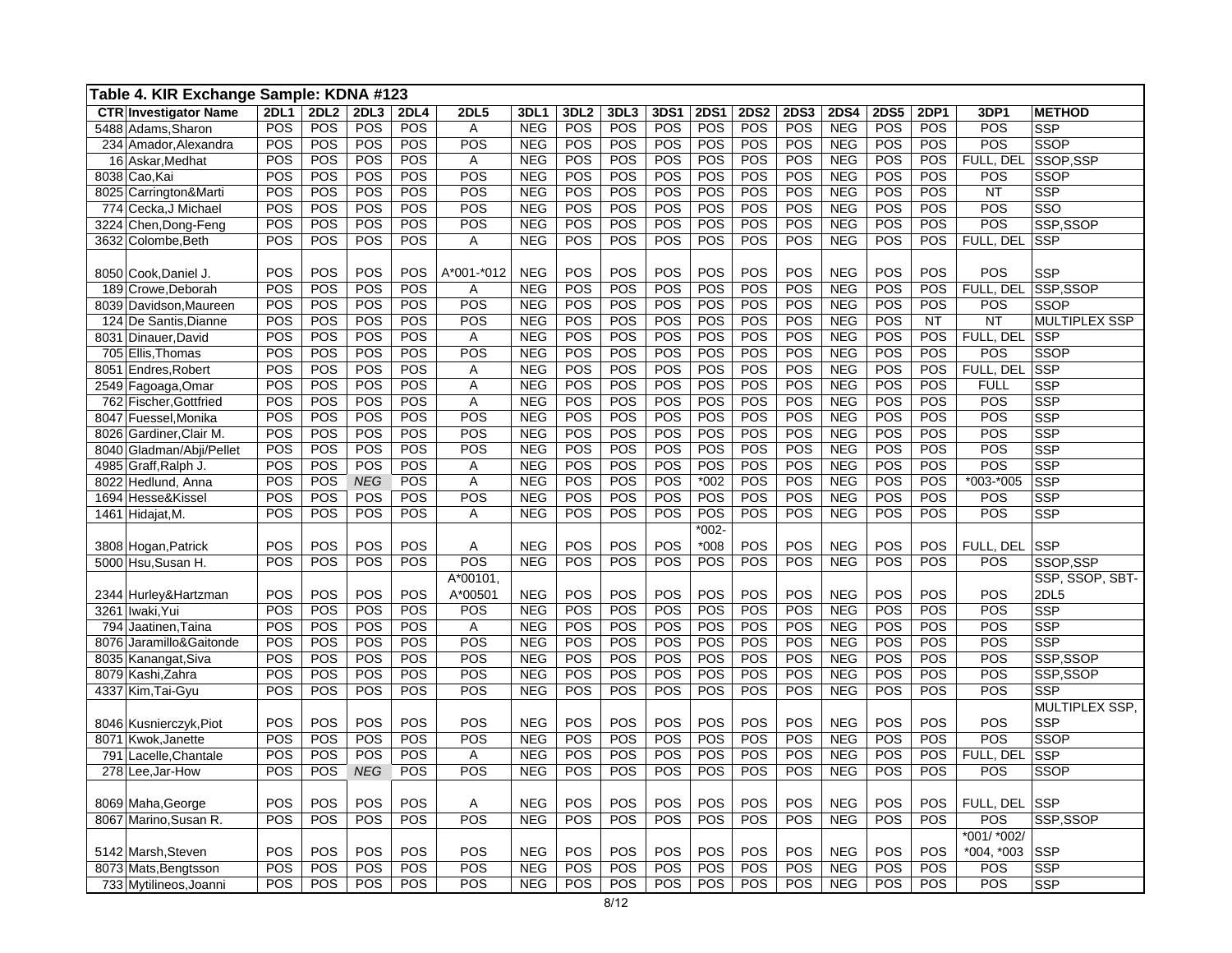| Table 4. KIR Exchange Sample: KDNA #123 |             |                  |            |             |             |            |                  |            |            |             |             |             |             |             |             |               |                      |
|-----------------------------------------|-------------|------------------|------------|-------------|-------------|------------|------------------|------------|------------|-------------|-------------|-------------|-------------|-------------|-------------|---------------|----------------------|
| <b>CTR Investigator Name</b>            | <b>2DL1</b> | 2DL <sub>2</sub> | 2DL3       | <b>2DL4</b> | <b>2DL5</b> | 3DL1       | 3DL <sub>2</sub> | 3DL3       | 3DS1       | <b>2DS1</b> | <b>2DS2</b> | <b>2DS3</b> | <b>2DS4</b> | <b>2DS5</b> | <b>2DP1</b> | 3DP1          | <b>METHOD</b>        |
| 5231 Nelson, Karen                      | POS         | POS              | POS        | <b>POS</b>  | POS         | <b>NEG</b> | POS              | <b>POS</b> | <b>POS</b> | POS         | POS         | POS         | <b>NEG</b>  | POS         | POS         | POS           | SSO                  |
| 8083 Nikaein Afzal                      | POS         | POS              | <b>NEG</b> | <b>POS</b>  | A           | <b>NEG</b> | POS              | POS        | POS        | $*002$      | POS         | POS         | <b>NEG</b>  | POS         | POS         | POS           | <b>SSP</b>           |
| 3966 Permpikul&Veiba                    | POS         | POS              | POS        | POS         | POS         | <b>NEG</b> | POS              | <b>POS</b> | POS        | POS         | POS         | POS         | <b>NEG</b>  | POS         | POS         | POS           | <b>SSP</b>           |
| 8030 Poulton Kay V.                     | POS         | POS              | POS        | POS         | POS         | <b>NEG</b> | POS              | <b>POS</b> | POS        | POS         | <b>POS</b>  | POS         | <b>NEG</b>  | POS         | POS         | POS           | <b>SSOP</b>          |
| 3753 Reed&Rajalingam                    | POS         | POS              | POS        | POS         | POS         | <b>NEG</b> | POS              | POS        | POS        | POS         | POS         | POS         | <b>NEG</b>  | POS         | POS         | POS           | SSOP                 |
| 8064 Roberts, Chrissy                   | POS         | POS              | POS        | <b>POS</b>  | POS         | <b>NEG</b> | POS              | POS        | POS        | POS         | POS         | POS         | <b>NEG</b>  | POS         | POS         | POS           | WGA-SSP              |
| 8060 Rost&Klein                         | POS         | POS              | POS        | POS         | POS         | <b>NEG</b> | POS              | POS        | POS        | POS         | POS         | POS         | <b>NEG</b>  | POS         | POS         | POS           | <b>SSOP</b>          |
| Schiller, Jennifer<br>4251              | POS         | POS              | POS        | <b>POS</b>  | POS         | <b>NEG</b> | POS              | POS        | POS        | POS         | POS         | POS         | <b>NEG</b>  | POS         | POS         | POS           | <b>SSOP</b>          |
| Schroeder.M.L<br>3410                   | POS         | POS              | POS        | POS         | A           | <b>NEG</b> | POS              | POS        | POS        | POS         | POS         | POS         | <b>NEG</b>  | POS         | POS         | POS           | <b>SSP</b>           |
| 1426 Senitzer David                     | POS         | POS              | POS        | <b>POS</b>  | POS         | <b>NEG</b> | POS              | POS        | POS        | POS         | POS         | POS         | <b>NEG</b>  | POS         | POS         | POS           | <b>MULTIPLEX SSP</b> |
|                                         |             |                  |            |             |             |            |                  |            |            |             |             |             |             |             |             |               |                      |
| 702 Spannagl, Michael                   | POS         | POS              | POS        | POS         | POS         | <b>NEG</b> | POS              | POS        | POS        | POS         | POS         | POS         | <b>NEG</b>  | POS         | POS         | POS           | SSO,SSP              |
| 1108 Sutherland.Leslie                  | POS         | POS              | POS        | POS         | POS         | <b>NEG</b> | POS              | <b>POS</b> | POS        | POS         | POS         | POS         | <b>NEG</b>  | POS         | POS         | POS           | <b>SSOP</b>          |
| 2518 Tambur, Anat                       | POS         | POS              | POS        | <b>POS</b>  | POS         | <b>NEG</b> | POS              | POS        | POS        | POS         | POS         | POS         | <b>NEG</b>  | POS         | POS         | POS           | SSOP                 |
| 769 Tavoularis.Sofia                    | POS         | POS              | POS        | <b>POS</b>  | A           | <b>NEG</b> | POS              | <b>POS</b> | POS        | POS         | <b>POS</b>  | POS         | <b>NEG</b>  | POS         | POS         | FULL, DEL     | SSOP.SSP             |
|                                         |             |                  |            |             | A*0010101-  |            |                  |            |            |             |             |             |             |             |             |               |                      |
| 747 Tiercy, Jean-Marie                  | POS         | POS              | $*010$     | <b>POS</b>  | *01202      | <b>NEG</b> | POS              | POS        | POS        | POS         | POS         | POS         | <b>NEG</b>  | POS         | POS         | <b>DEL</b>    | <b>SSP</b>           |
| Tilanus.Marcel G.J<br>5451              | POS         | POS              | POS        | <b>POS</b>  | POS         | <b>NEG</b> | POS              | <b>POS</b> | POS        | POS         | POS         | POS         | <b>NEG</b>  | POS         | POS         | POS           | <b>SSOP</b>          |
| Trachtenberg, Eliz<br>4021              | POS         | POS              | POS        | <b>POS</b>  | POS         | <b>NEG</b> | POS              | POS        | POS        | POS         | POS         | POS         | <b>NEG</b>  | POS         | POS         | POS           | <b>SSP</b>           |
| Trowsdale, John<br>8024                 | POS         | POS              | POS        | <b>NT</b>   | POS         | <b>NEG</b> | <b>NT</b>        | <b>NT</b>  | POS        | POS         | POS         | POS         | <b>NEG</b>  | POS         | POS         | FULL, DEL     | <b>SSP</b>           |
| 5462 Turner.E.V.                        | POS         | POS              | POS        | POS         | Α           | <b>NEG</b> | POS              | POS        | POS        | POS         | POS         | POS         | <b>NEG</b>  | POS         | POS         | POS           | <b>SSP</b>           |
|                                         |             |                  |            |             |             |            |                  |            |            |             |             |             |             |             |             | $*001/*002/$  |                      |
| 8053 Tyan/Fernandez-Vin                 | POS         | POS              | POS        | POS         | A           | <b>NEG</b> | POS              | POS        | POS        | POS         | POS         | POS         | <b>NEG</b>  | POS         | POS         | $*004, *003$  | <b>SSP</b>           |
| 8028 Uhrberg, Markus                    | POS         | POS              | POS        | <b>NT</b>   | POS         | <b>NEG</b> | POS              | <b>NT</b>  | POS        | POS         | POS         | POS         | <b>NEG</b>  | POS         | <b>NT</b>   | <b>NT</b>     | <b>SSP</b>           |
| 3775 Vidan-Jeras, Blan                  | POS         | POS              | POS        | POS         | A           | <b>NEG</b> | POS              | POS        | POS        | POS         | POS         | POS         | <b>NEG</b>  | POS         | POS         | POS           | <b>SSP</b>           |
| Vilches, Carlos<br>8023                 | POS         | POS              | POS        | <b>POS</b>  | POS         | <b>NEG</b> | POS              | POS        | POS        | POS         | POS         | POS         | <b>NEG</b>  | POS         | POS         | FULL. DEL     | <b>SSP</b>           |
| 1466 Yu, Neng                           | POS         | POS              | POS        | POS         | POS         | <b>NEG</b> | POS              | POS        | POS        | POS         | POS         | POS         | <b>NEG</b>  | POS         | POS         | POS           | <b>SSOP</b>          |
| 5282 Yu, Neng                           | POS         | POS              | POS        | <b>POS</b>  | Α           | <b>NEG</b> | POS              | <b>POS</b> | <b>POS</b> | POS         | POS         | POS         | <b>NEG</b>  | POS         | POS         | FULL, DEL     | <b>SSP</b>           |
| 713 Zachary, Andrea                     | POS         | POS              | POS        | <b>POS</b>  | A           | <b>NEG</b> | POS              | POS        | POS        | POS         | POS         | POS         | <b>FULL</b> | POS         | POS         | FULL, DEL SSP |                      |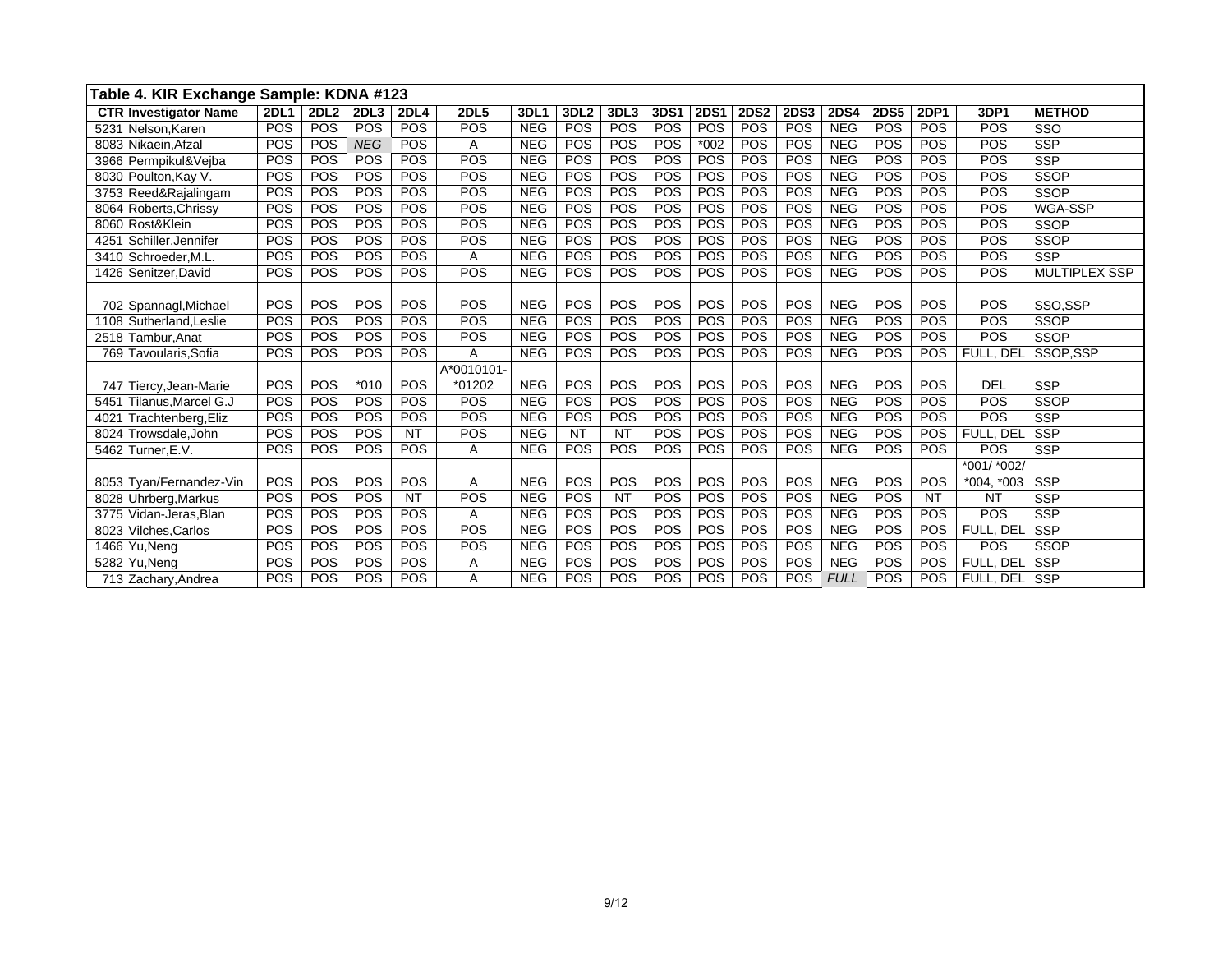| Table 5. KIR Exchange Sample: KDNA #124 |             |             |                          |             |                           |            |                  |            |            |             |            |             |             |             |            |                  |                      |
|-----------------------------------------|-------------|-------------|--------------------------|-------------|---------------------------|------------|------------------|------------|------------|-------------|------------|-------------|-------------|-------------|------------|------------------|----------------------|
| <b>CTR</b> Investigator Name            | <b>2DL1</b> | <b>2DL2</b> | 2DL3                     | <b>2DL4</b> | <b>2DL5</b>               | 3DL1       | 3DL <sub>2</sub> | 3DL3       | 3DS1       | <b>2DS1</b> | 2DS2       | <b>2DS3</b> | <b>2DS4</b> | <b>2DS5</b> | 2DP1       | 3DP1             | <b>METHOD</b>        |
| 5488 Adams, Sharon                      | POS         | POS         | <b>NEG</b>               | POS         | B                         | POS        | POS              | <b>POS</b> | <b>NEG</b> | <b>NEG</b>  | POS        | <b>POS</b>  | DEL         | <b>NEG</b>  | POS        | POS              | <b>SSP</b>           |
| 234 Amador, Alexandra                   | POS         | POS         | <b>NEG</b>               | POS         | POS                       | POS        | POS              | POS        | <b>NEG</b> | <b>NEG</b>  | POS        | POS         | POS         | <b>NEG</b>  | POS        | POS              | <b>SSOP</b>          |
| 16 Askar, Medhat                        | POS         | POS         | <b>NEG</b>               | POS         | B                         | POS        | POS              | <b>POS</b> | <b>NEG</b> | <b>NEG</b>  | POS        | <b>POS</b>  | <b>DEL</b>  | <b>NEG</b>  | POS        | FULL, DEL        | SSOP,SSP             |
| 8038 Cao, Kai                           | POS         | POS         | <b>NEG</b>               | POS         | POS                       | <b>POS</b> | POS              | POS        | <b>NEG</b> | <b>NEG</b>  | POS        | POS         | <b>DEL</b>  | <b>NEG</b>  | POS        | POS              | <b>SSOP</b>          |
| 8025 Carrington&Marti                   | POS         | POS         | <b>NEG</b>               | POS         | POS                       | POS        | POS              | POS        | <b>NEG</b> | <b>NEG</b>  | POS        | POS         | <b>DEL</b>  | <b>NEG</b>  | POS        | <b>NT</b>        | <b>SSP</b>           |
| 774 Cecka, J Michael                    | POS         | POS         | <b>NEG</b>               | POS         | POS                       | POS        | POS              | POS        | <b>NEG</b> | <b>NEG</b>  | POS        | POS         | POS         | <b>NEG</b>  | POS        | POS              | SSO                  |
| 3224 Chen, Dong-Feng                    | POS         | POS         | <b>NEG</b>               | POS         | POS                       | POS        | POS              | POS        | <b>NEG</b> | <b>NEG</b>  | POS        | <b>POS</b>  | POS         | <b>NEG</b>  | POS        | POS              | SSP,SSOP             |
| 3632 Colombe, Beth                      | POS         | POS         | <b>NEG</b>               | POS         | B                         | POS        | POS              | POS        | <b>NEG</b> | <b>NEG</b>  | POS        | POS         | <b>DEL</b>  | <b>NEG</b>  | POS        | FULL, DEL SSP    |                      |
| 8050 Cook, Daniel J.                    | POS         | POS         | <b>NEG</b>               | POS         | B*002-*013                | POS        | POS              | POS        | <b>NEG</b> | <b>NEG</b>  | POS        | POS         | <b>DEL</b>  | <b>NEG</b>  | POS        | POS              | <b>SSP</b>           |
| 189 Crowe, Deborah                      | POS         | POS         | <b>NEG</b>               | POS         | B                         | POS        | POS              | POS        | <b>NEG</b> | <b>NEG</b>  | POS        | POS         | <b>DEL</b>  | <b>NEG</b>  | <b>POS</b> | FULL, DEL        | SSP, SSOP            |
| 8039 Davidson, Maureen                  | POS         | POS         | <b>NEG</b>               | POS         | POS                       | POS        | POS              | POS        | <b>NEG</b> | <b>NEG</b>  | POS        | <b>POS</b>  | POS         | <b>NEG</b>  | POS        | POS              | <b>SSOP</b>          |
| 124 De Santis, Dianne                   | POS         | POS         | <b>NEG</b>               | POS         | POS                       | POS        | POS              | POS        | <b>NEG</b> | <b>NEG</b>  | POS        | POS         | POS         | <b>NEG</b>  | <b>NT</b>  | <b>NT</b>        | <b>MULTIPLEX SSP</b> |
| 8031 Dinauer, David                     | POS         | POS         | <b>NEG</b>               | POS         | B                         | POS        | POS              | POS        | <b>NEG</b> | <b>NEG</b>  | POS        | POS         | <b>DEL</b>  | <b>NEG</b>  | POS        | FULL. DEL        | <b>SSP</b>           |
| 705 Ellis, Thomas                       | POS         | POS         | <b>NEG</b>               | POS         | POS                       | POS        | POS              | POS        | <b>NEG</b> | <b>NEG</b>  | POS        | <b>POS</b>  | POS         | <b>NEG</b>  | POS        | POS              | <b>SSOP</b>          |
| 8051 Endres, Robert                     | POS         | <b>POS</b>  | <b>NEG</b>               | POS         | B                         | POS        | POS              | <b>POS</b> | <b>NEG</b> | <b>NEG</b>  | POS        | <b>POS</b>  | <b>DEL</b>  | <b>NEG</b>  | POS        | FULL, DEL        | <b>SSP</b>           |
|                                         |             |             |                          |             | B*0020101-                |            |                  |            |            |             |            |             |             |             |            |                  |                      |
|                                         |             |             |                          |             | *00202/ *004-             |            |                  |            |            |             |            |             |             |             |            |                  |                      |
| 2549 Fagoaga, Omar                      | POS         | POS         | $\overline{\mathcal{E}}$ | POS         | *00601/ *00603-<br>*01303 | POS        | POS              | POS        | <b>NEG</b> | <b>NEG</b>  | POS        | POS         | <b>DEL</b>  | <b>NEG</b>  | POS        | <b>FULL</b>      | <b>SSP</b>           |
| 762 Fischer, Gottfried                  | POS         | POS         | <b>NEG</b>               | POS         | A                         | POS        | POS              | POS        | <b>NEG</b> | <b>NEG</b>  | POS        | <b>POS</b>  | <b>DEL</b>  | <b>NEG</b>  | POS        | POS              | <b>SSP</b>           |
| 8047 Fuessel, Monika                    | POS         | POS         | <b>NEG</b>               | POS         | POS                       | POS        | POS              | POS        | <b>NEG</b> | <b>NEG</b>  | POS        | POS         | POS         | <b>NEG</b>  | POS        | POS              | SSP                  |
| 8026 Gardiner, Clair M.                 | POS         | <b>POS</b>  | <b>NEG</b>               | POS         | POS                       | POS        | POS              | <b>POS</b> | <b>NEG</b> | <b>NEG</b>  | POS        | <b>POS</b>  | POS         | <b>NEG</b>  | POS        | POS              | SSP                  |
| 8040 Gladman/Abji/Pellet                | POS         | POS         | <b>NEG</b>               | POS         | POS                       | POS        | POS              | POS        | <b>NEG</b> | <b>NEG</b>  | POS        | POS         | POS         | <b>NEG</b>  | POS        | POS              | <b>SSP</b>           |
| 4985 Graff, Ralph J.                    | POS         | POS         | <b>NEG</b>               | POS         | B                         | POS        | POS              | POS        | <b>NEG</b> | <b>NEG</b>  | POS        | POS         | POS         | <b>NEG</b>  | POS        | POS              | <b>SSP</b>           |
| 8022<br>Hedlund, Anna                   | POS         | POS         | NEG                      | POS         | B                         | $*001$     | POS              | POS        | <b>NEG</b> | <b>NEG</b>  | POS        | POS         | $*003$      | <b>NEG</b>  | POS        | *003-*005        | <b>SSP</b>           |
| 1694 Hesse&Kissel                       | POS         | POS         | <b>NEG</b>               | POS         | POS                       | POS        | POS              | POS        | <b>NEG</b> | <b>NEG</b>  | POS        | POS         | POS         | <b>NEG</b>  | POS        | POS              | <b>SSP</b>           |
| 1461 Hidajat, M                         | POS         | POS         | <b>NEG</b>               | POS         | B                         | POS        | POS              | POS        | <b>NEG</b> | <b>NEG</b>  | POS        | POS         | <b>DEL</b>  | <b>NEG</b>  | POS        | $\overline{POS}$ | <b>SSP</b>           |
| 3808 Hogan, Patrick                     | POS         | POS         | <b>NEG</b>               | POS         | B                         | POS        | POS              | POS        | <b>NEG</b> | <b>NEG</b>  | POS        | <b>POS</b>  | <b>DEL</b>  | <b>NEG</b>  | <b>POS</b> | FULL, DEL        | <b>SSP</b>           |
| 5000 Hsu, Susan H.                      | POS         | POS         | <b>NEG</b>               | POS         | POS                       | POS        | POS              | POS        | <b>NEG</b> | <b>NEG</b>  | POS        | <b>POS</b>  | POS         | <b>NEG</b>  | POS        | POS              | SSOP,SSP             |
|                                         |             |             |                          |             |                           |            |                  |            |            |             |            |             |             |             |            |                  | SSP, SSOP, SBT-      |
| 2344 Hurley& Hartzman                   | POS         | POS         | <b>NEG</b>               | POS         | B*00201                   | POS        | POS              | POS        | <b>NEG</b> | <b>NEG</b>  | POS        | POS         | <b>DEL</b>  | <b>NEG</b>  | POS        | <b>POS</b>       | 2DL5                 |
| 3261 Iwaki, Yui                         | POS         | POS         | <b>POS</b>               | POS         | POS                       | POS        | POS              | POS        | <b>NEG</b> | <b>NEG</b>  | POS        | <b>POS</b>  | POS         | <b>NEG</b>  | POS        | POS              | <b>SSP</b>           |
| 794 Jaatinen, Taina                     | POS         | POS         | <b>NEG</b>               | POS         | B                         | POS        | POS              | POS        | <b>NEG</b> | <b>NEG</b>  | POS        | POS         | POS         | <b>NEG</b>  | POS        | POS              | <b>SSP</b>           |
|                                         |             |             |                          |             |                           |            |                  |            |            |             |            |             |             |             |            |                  |                      |
| 8076 Jaramillo&Gaitonde                 | POS         | POS         | <b>NEG</b>               | POS         | POS                       | POS        | POS              | <b>POS</b> | <b>NEG</b> | <b>NEG</b>  | POS        | <b>POS</b>  | <b>DEL</b>  | <b>NEG</b>  | POS        | POS              | <b>SSP</b>           |
| 8035 Kanangat, Siva                     | POS         | POS         | <b>NEG</b>               | POS         | POS                       | POS        | POS              | <b>POS</b> | <b>NEG</b> | <b>NEG</b>  | POS        | POS         | POS         | <b>NEG</b>  | POS        | POS              | SSP.SSOP             |
| 8079 Kashi, Zahra                       | POS         | POS         | <b>NEG</b>               | POS         | POS                       | POS        | POS              | <b>POS</b> | <b>NEG</b> | <b>NEG</b>  | POS        | POS         | POS         | <b>NEG</b>  | POS        | POS              | SSP,SSOP             |
| 4337 Kim, Tai-Gyu                       | POS         | POS         | <b>NEG</b>               | POS         | POS                       | <b>POS</b> | POS              | <b>POS</b> | <b>NEG</b> | <b>NEG</b>  | POS        | <b>POS</b>  | POS         | <b>NEG</b>  | POS        | POS              | <b>SSP</b>           |
|                                         |             |             |                          |             |                           |            |                  |            |            |             |            |             |             |             |            |                  | MULTIPLEX SSP,       |
| 8046 Kusnierczyk, Piot                  | POS         | POS         | <b>NEG</b>               | POS         | POS                       | POS        | POS              | POS        | <b>NEG</b> | <b>NEG</b>  | POS        | POS         | <b>DEL</b>  | <b>NEG</b>  | <b>POS</b> | POS              | <b>SSP</b>           |
| 8071<br>Kwok, Janette                   | POS         | POS         | <b>NEG</b>               | POS         | POS                       | POS        | POS              | POS        | <b>NEG</b> | <b>NEG</b>  | POS        | POS         | POS         | <b>NEG</b>  | POS        | POS              | <b>SSOP</b>          |
| 791<br>Lacelle, Chantale                | POS         | POS         | <b>NEG</b>               | POS         | B                         | POS        | POS              | POS        | <b>NEG</b> | <b>NEG</b>  | POS        | POS         | <b>DEL</b>  | <b>NEG</b>  | <b>POS</b> | FULL, DEL        | <b>SSP</b>           |
| Lee, Jar-How<br>278                     | POS         | <b>POS</b>  | <b>NEG</b>               | POS         | POS                       | POS        | POS              | POS        | <b>NEG</b> | <b>NEG</b>  | POS        | POS         | POS         | <b>NEG</b>  | POS        | POS              | <b>SSOP</b>          |
| 8069 Maha, George                       | POS         | POS         | <b>NEG</b>               | POS         | B                         | POS        | POS              | POS        | <b>NEG</b> | <b>NEG</b>  | POS        | <b>POS</b>  | <b>DEL</b>  | <b>NEG</b>  | <b>POS</b> | FULL, DEL        | <b>SSP</b>           |
| 8067 Marino Susan R.                    | POS         | POS         | <b>NEG</b>               | POS         | POS                       | POS        | POS              | POS        | <b>NEG</b> | <b>NEG</b>  | POS        | <b>POS</b>  | POS         | <b>NEG</b>  | POS        | POS              | SSP.SSOP             |
|                                         |             |             |                          |             |                           |            |                  |            |            |             |            |             | *003/ *004/ |             |            |                  |                      |
|                                         |             |             |                          |             |                           | $*00101$   |                  |            |            |             |            |             | *006/ *007/ |             |            | *001/ *002/      |                      |
| 5142 Marsh.Steven                       | POS         | POS         | <b>NEG</b>               | POS         | <b>POS</b>                | $*007$     | <b>POS</b>       | <b>POS</b> | <b>NEG</b> | <b>NEG</b>  | <b>POS</b> | *00103      | $*009. -$   | <b>NEG</b>  | <b>POS</b> | $*004, *003$     | <b>SSP</b>           |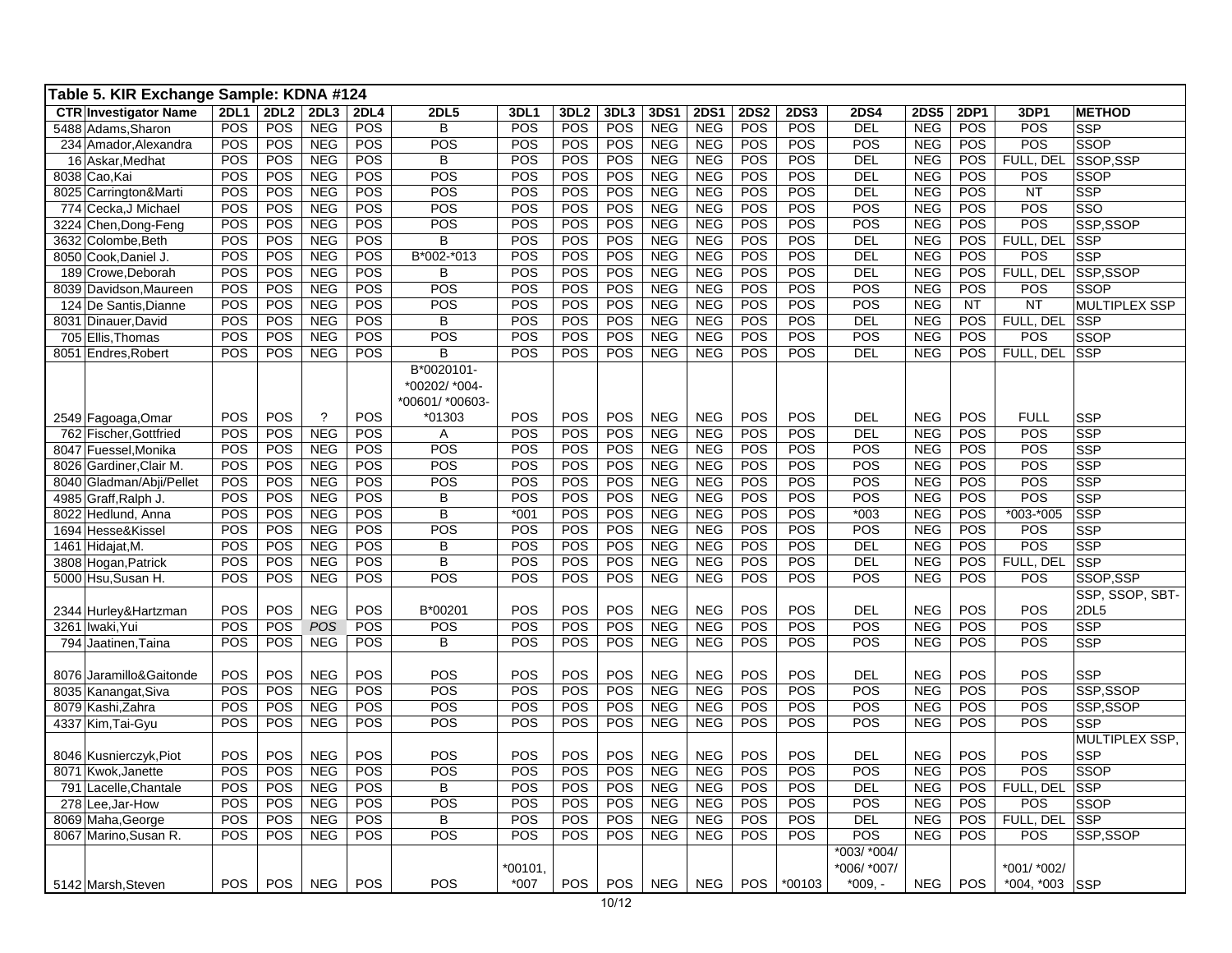|      | Table 5. KIR Exchange Sample: KDNA #124    |             |             |            |                 |                                                          |            |                  |                 |            |                          |             |             |                                           |             |                 |                 |                           |
|------|--------------------------------------------|-------------|-------------|------------|-----------------|----------------------------------------------------------|------------|------------------|-----------------|------------|--------------------------|-------------|-------------|-------------------------------------------|-------------|-----------------|-----------------|---------------------------|
|      | <b>CTR Investigator Name</b>               | <b>2DL1</b> | <b>2DL2</b> | 2DL3       | <b>2DL4</b>     | <b>2DL5</b>                                              | 3DL1       | 3DL <sub>2</sub> | 3DL3            | 3DS1       | <b>2DS1</b>              | <b>2DS2</b> | <b>2DS3</b> | <b>2DS4</b>                               | <b>2DS5</b> | <b>2DP1</b>     | 3DP1            | <b>METHOD</b>             |
|      | 8073 Mats, Bengtsson                       | POS         | POS         | <b>NEG</b> | POS             | POS                                                      | POS        | POS              | POS             | <b>NEG</b> | <b>NEG</b>               | POS         | <b>POS</b>  | POS                                       | <b>NEG</b>  | <b>POS</b>      | POS             | <b>SSP</b>                |
|      | 733 Mytilineos, Joanni                     | POS         | POS         | <b>NEG</b> | POS             | POS                                                      | POS        | POS              | POS             | <b>NEG</b> | <b>NEG</b>               | POS         | POS         | POS                                       | <b>NEG</b>  | <b>POS</b>      | POS             | <b>SSP</b>                |
|      | 5231 Nelson, Karen                         | POS         | POS         | <b>NEG</b> | POS             | POS                                                      | POS        | POS              | POS             | <b>NEG</b> | <b>NEG</b>               | POS         | POS         | POS                                       | <b>NEG</b>  | POS             | POS             | SSO                       |
|      | 8083 Nikaein, Afzal                        | POS         | POS         | <b>NEG</b> | POS             | B                                                        | $*001$     | POS              | POS             | <b>NEG</b> | <b>NEG</b>               | POS         | POS         | $*003$                                    | <b>NEG</b>  | POS             | POS             | <b>SSP</b>                |
|      | 3966 Permpikul&Vejba                       | POS         | POS         | <b>NEG</b> | POS             | POS                                                      | POS        | POS              | POS             | <b>NEG</b> | <b>NEG</b>               | POS         | POS         | POS                                       | <b>NEG</b>  | <b>POS</b>      | POS             | <b>SSP</b>                |
|      | 8030 Poulton, Kay V.                       | POS         | POS         | <b>NEG</b> | POS             | POS                                                      | POS        | POS              | POS             | <b>NEG</b> | <b>NEG</b>               | POS         | POS         | POS                                       | <b>NEG</b>  | <b>POS</b>      | POS             | <b>SSOP</b>               |
|      | 3753 Reed&Rajalingam                       | POS         | POS         | <b>NEG</b> | POS             | POS                                                      | POS        | POS              | POS             | <b>NEG</b> | <b>NEG</b>               | POS         | POS         | POS                                       | <b>NEG</b>  | POS             | POS             | <b>SSOP</b>               |
|      | 8064 Roberts, Chrissy                      | POS         | POS         | <b>NEG</b> | POS             | POS                                                      | POS        | POS              | POS             | <b>NEG</b> | <b>NEG</b>               | POS         | POS         | POS                                       | <b>NEG</b>  | POS             | POS             | <b>SSP</b>                |
|      | 8060 Rost&Klein                            | POS         | POS         | <b>NEG</b> | POS             | POS                                                      | POS        | POS              | POS             | <b>NEG</b> | <b>NEG</b>               | POS         | POS         | POS                                       | <b>NEG</b>  | POS             | POS             | <b>SSOP</b>               |
| 4251 | Schiller, Jennifer                         | POS         | POS         | <b>NEG</b> | POS             | POS                                                      | POS        | POS              | POS             | <b>NEG</b> | <b>NEG</b>               | POS         | POS         | POS                                       | <b>NEG</b>  | POS             | POS             | <b>SSOP</b>               |
|      | 3410 Schroeder, M.L                        | POS         | POS         | <b>NEG</b> | POS             | B                                                        | POS        | POS              | POS             | <b>NEG</b> | <b>NEG</b>               | POS         | POS         | DEL                                       | <b>NEG</b>  | POS             | POS             | <b>SSP</b>                |
|      | 1426 Senitzer David                        | POS         | POS         | <b>NEG</b> | POS             | POS                                                      | POS        | POS              | POS             | <b>NEG</b> | <b>NEG</b>               | POS         | POS         | DEL                                       | <b>NEG</b>  | POS             | POS             | <b>MULTIPLEX SSP</b>      |
|      | 702 Spannagl, Michael                      | POS         | POS         | <b>NEG</b> | POS             | POS                                                      | POS        | POS              | POS             | <b>NEG</b> | <b>NEG</b>               | POS         | POS         | <b>DEL</b>                                | <b>NEG</b>  | POS             | POS             | SSO,SSP                   |
|      | 1108 Sutherland, Leslie                    | POS         | POS         | <b>NEG</b> | POS             | POS                                                      | POS        | POS              | POS             | <b>NEG</b> | <b>NEG</b>               | POS         | POS         | <b>DEL</b>                                | <b>NEG</b>  | POS             | POS             | <b>SSOP</b>               |
|      | 2518 Tambur.Anat                           | POS         | POS         | <b>NEG</b> | POS             | POS                                                      | POS        | POS              | POS             | <b>NEG</b> | <b>NEG</b>               | POS         | POS         | POS                                       | <b>NEG</b>  | <b>NEG</b>      | POS             | <b>SSOP</b>               |
|      | 769 Tavoularis, Sofia                      | POS         | POS         | <b>NEG</b> | POS             | B                                                        | POS        | POS              | POS             | <b>NEG</b> | <b>NEG</b>               | POS         | POS         | <b>DEL</b>                                | <b>NEG</b>  | <b>POS</b>      | FULL, DEL       | SSOP,SSP                  |
|      |                                            |             | POS         | <b>NEG</b> | <b>POS</b>      | B*0020101-<br>*00202/ *004-<br>*00601/ *00603-<br>*01303 | POS        | <b>POS</b>       | <b>POS</b>      | <b>NEG</b> |                          | POS         | POS         | <b>DEL</b>                                | <b>NEG</b>  | <b>POS</b>      | <b>FULL</b>     |                           |
|      | 747 Tiercy, Jean-Marie                     | POS         |             | <b>NEG</b> |                 | POS                                                      |            |                  | POS             | <b>NEG</b> | <b>NEG</b><br><b>NEG</b> |             | POS         | POS                                       | <b>NEG</b>  | <b>POS</b>      | POS             | <b>SSP</b><br><b>SSOP</b> |
|      | 5451 Tilanus, Marcel G.J                   | POS<br>POS  | POS<br>POS  | <b>NEG</b> | POS<br>POS      | POS                                                      | POS<br>POS | POS<br>POS       | POS             | <b>NEG</b> | <b>NEG</b>               | POS<br>POS  | POS         | POS                                       | <b>NEG</b>  | <b>POS</b>      | POS             | <b>SSP</b>                |
| 4021 | Trachtenberg, Eliz<br>8024 Trowsdale, John | POS         | <b>POS</b>  | <b>NEG</b> | <b>NT</b>       | POS                                                      | POS        | <b>NT</b>        | <b>NT</b>       | <b>NEG</b> | <b>NEG</b>               | POS         | <b>POS</b>  | <b>DEL</b>                                | <b>NEG</b>  | POS             | FULL, DEL       | <b>SSP</b>                |
|      | 5462 Turner, E.V.                          | POS         | POS         | <b>NEG</b> | POS             | В                                                        | POS        | POS              | POS             | <b>NEG</b> | <b>NEG</b>               | POS         | POS         | *003/ *004/<br>*006/ *007/<br>$*012/*013$ | <b>NEG</b>  | POS             | POS             | <b>SSP</b>                |
|      |                                            |             |             |            |                 |                                                          |            |                  |                 |            |                          |             |             |                                           |             |                 | *001/ *002/     |                           |
|      | 8053 Tyan/Fernandez-Vin                    | POS         | POS         | <b>NEG</b> | POS             | в                                                        | POS        | POS              | POS             | <b>NEG</b> | <b>NEG</b>               | POS         | POS         | *003-*007                                 | <b>NEG</b>  | POS             | $*004, *003$    | <b>SSP</b>                |
|      | 8028 Uhrberg, Markus                       | POS         | POS         | <b>NEG</b> | $\overline{NT}$ | POS                                                      | POS        | POS              | $\overline{NT}$ | <b>NEG</b> | <b>NEG</b>               | POS         | POS         | POS                                       | <b>NEG</b>  | $\overline{NT}$ | $\overline{NT}$ | <b>SSP</b>                |
|      | 3775 Vidan-Jeras, Blan                     | POS         | POS         | <b>NEG</b> | POS             | B                                                        | POS        | POS              | POS             | <b>NEG</b> | <b>NEG</b>               | POS         | POS         | POS                                       | <b>NEG</b>  | POS             | POS             | <b>SSP</b>                |
|      | 8023 Vilches, Carlos                       | POS         | POS         | <b>NEG</b> | POS             | POS                                                      | POS        | POS              | POS             | <b>NEG</b> | <b>NEG</b>               | POS         | <b>POS</b>  | <b>DEL</b>                                | <b>NEG</b>  | <b>POS</b>      | FULL, DEL       | <b>SSP</b>                |
|      | 1466 Yu, Neng                              | POS         | POS         | <b>NEG</b> | POS             | POS                                                      | POS        | POS              | POS             | <b>NEG</b> | <b>NEG</b>               | POS         | POS         | POS                                       | <b>NEG</b>  | POS             | POS             | <b>SSOP</b>               |
|      | 5282 Yu.Nena                               | POS         | POS         | <b>NEG</b> | POS             | B                                                        | POS        | POS              | POS             | <b>NEG</b> | <b>NEG</b>               | POS         | POS         | <b>DEL</b>                                | <b>NEG</b>  | <b>POS</b>      | FULL. DEL       | <b>SSP</b>                |
|      | 713 Zachary, Andrea                        | <b>POS</b>  | POS         | <b>NEG</b> | POS             | B                                                        | POS        | POS              | <b>POS</b>      | <b>POS</b> | <b>NEG</b>               | POS         | POS         | DEL                                       | <b>NEG</b>  | <b>POS</b>      | FULL, DEL       | <b>SSP</b>                |